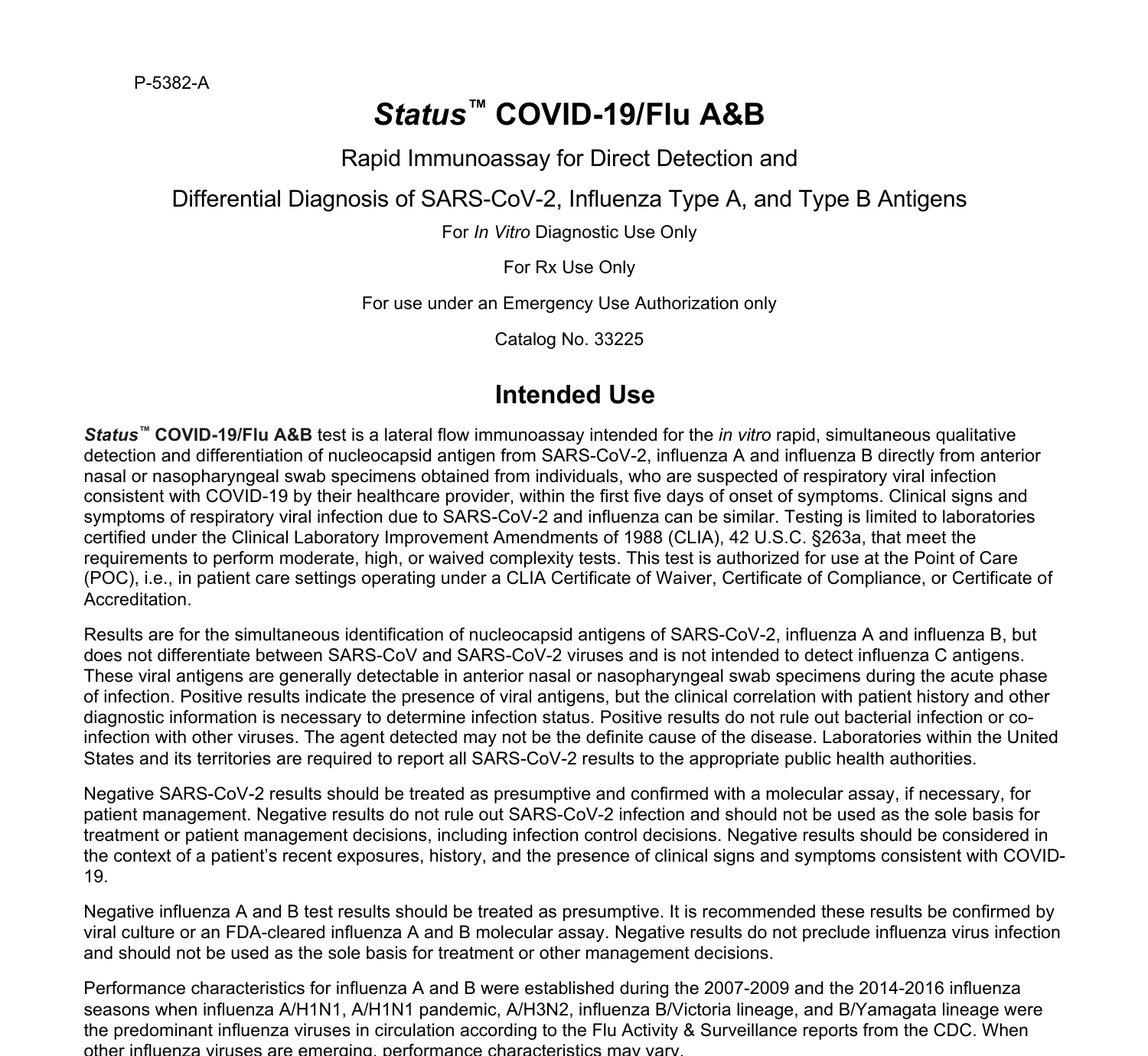The performance of this test for SARS-CoV-2 was established based on the evaluation of a limited number of clinical specimens collected between September 2020 and April 2021. The clinical performance has not been established in all circulating variants but is anticipated to be reflective of the prevalent variants in circulation at the time and location of the clinical evaluation. Performance at the time of testing may vary depending on the variants circulating, including newly emerging strains of SARS-CoV-2 and their prevalence, which change over time.

If infection with a novel influenza virus is suspected based on current clinical and epidemiological screening criteria recommended by public health authorities, specimens should be collected with appropriate infection control precautions for novel virulent influenza viruses and sent to state or local health department for testing. A viral culture should not be attempted in these cases unless a BSL 3+ facility is available to receive and culture specimens.

The *Status™* **COVID-19/Flu A&B** test is intended for use by medical professionals and laboratory personnel trained to perform the test. The *Status™* **COVID-19/Flu A&B** test is only for use under the Food and Drug Administration's Emergency Use Authorization.

# **Summary and Explanation**

Influenza is a highly contagious acute viral infection of the respiratory tract. It is a communicable disease easily transmitted from person to person through aerosol droplets excreted when sneezing and coughing. Common symptoms include high fever, chills, headache, cough, sore throat and malaise. The type A influenza virus is more prevalent and is the primary pathogen associated with serious epidemics. The type B virus causes a disease that is generally not as severe as that caused by the type A virus.

An accurate diagnosis of influenza based on clinical symptoms is difficult because the initial symptoms of influenza are similar to those of numerous other illnesses. Therefore, it can be confirmed only by laboratory diagnostic testing.<sup>1</sup> Early differential diagnosis of influenza type A or type B can allow for proper treatment with appropriate antiviral therapy while reducing the incidence of inappropriate treatment with antibiotics. Early diagnosis and treatment are of particular value in a clinical setting where an accurate diagnosis can assist the healthcare professional with the management of influenza patients who are at risk for complications.<sup>2</sup>

In December 2019, a cluster of atypical pneumonia patients epidemiologically linked to a wet market in Wuhan (Hubei province, China) was detected. Initially, the novel coronavirus was named 2019-nCoV. Later it was named the SARS-CoV-2 virus, as it is very similar to the one that caused the outbreak of severe acute respiratory disease (SARS) in 2003. At the end of January 2020, the World Health Organization (WHO) declared the new infectious disease COVID-19 a global emergency. On 11 March 2020, the WHO recognized the new infectious disease as a pandemic. COVID-19 has demonstrated the capability of spreading rapidly, leading to significant impacts on the healthcare system and causing societal disruption. The ongoing COVID-19 pandemic has infected millions of people worldwide. To respond effectively to the COVID-19 outbreak, rapid detection of cases, stringent performance assessment, and increase in the current diagnostic capacity are still urgently needed. The symptoms of COVID-19 are similar to those of other viral respiratory disease and include fever or chills, cough, shortness of breath or difficulty of breathing, fatigue, muscle or body aches, headache, the new loss of taste or smell, sore throat, congested or runny nose, nausea or vomiting or diarrhea, etc. As the early symptoms of COVID-19 are similar to those of seasonal Influenza A or B, a rapid detection test to specifically diagnose symptomatic patients is urgently needed.

The performance of this test was established based on the evaluation of a limited number of clinical specimens. Clinical performance has not been established with all circulating variants but is anticipated to be reflective of the prevalent variants in circulation at the time and location of the clinical evaluation. Performance at the time of testing may vary depending on the variants circulating, including newly emerging strains of SARS-CoV-2 and their prevalence, which change over time.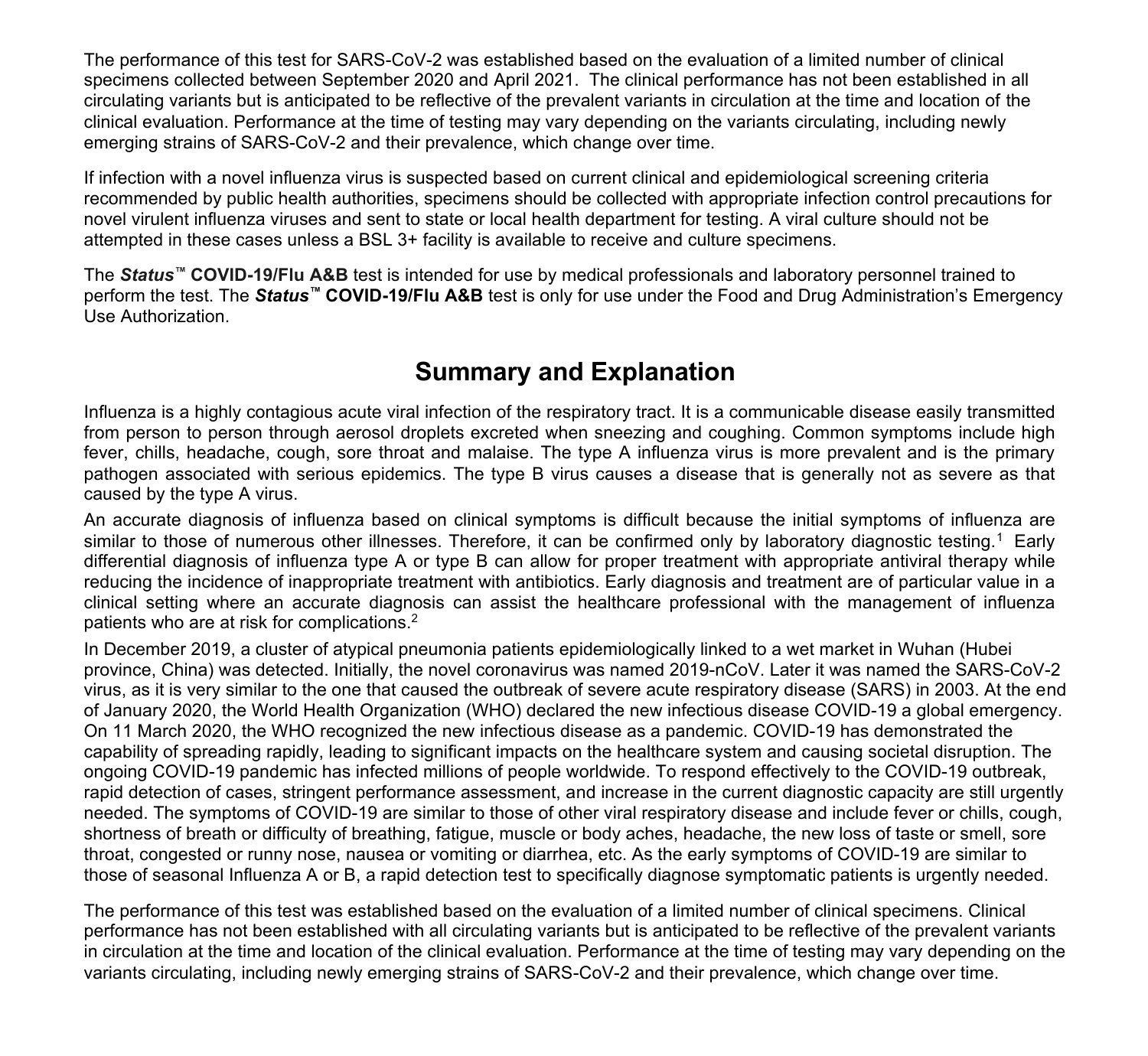# **Principle of Procedure**

The *Status™* **COVID-19/Flu A&B** test is a modification of the FDA 510(k) cleared device, *Status* Flu A&B, initially cleared on 11/10/2010 (k083746). The modification of the *Status™* **COVID-19/Flu A&B** device consists of the addition of a test line of monoclonal antibody and a pad containing monoclonal antibody-dye conjugate for the detection of SARS-CoV-2 antigen from anterior nasal or nasopharyngeal swab patient specimen. The *Status™* **COVID-19/Flu A&B** test is intended to aid in the rapid differential diagnosis of Influenza A, B, and SARS-CoV-2 viral infection.

The *Status™* **COVID-19/Flu A&B** test is a lateral flow immuno-chromatographic assay which utilizes the chemical extraction of viral antigens followed by solid-phase immunoassay technology. The *Status™* **COVID-19/Flu A&B** test is designed to detect antigens from SARS-CoV-2, influenza A, and /or influenza B in anterior nasal or nasopharyngeal swab specimens from individuals with signs and symptoms of respiratory infection, suspected of COVID-19 or flu by their healthcare provider, within the first five days of onset of symptoms. It is intended to aid in the rapid differential diagnosis of SARS-CoV-2, influenza A, and /or influenza B viral infections. The *Status™* **COVID-19/Flu A&B** test is validated for use with direct specimens without transport media.

In the test procedure, a anterior nasal or nasopharyngeal swab specimen is collected and placed into extraction reagent in the Extraction Well of the test device for one minute. During this time the antigen is extracted from disrupted virus particles. The test device is then raised, tapped and laid back down onto a level surface. Through this simple action, the solution of extracted specimen flows onto the test strip and migrates through the pads and membrane of the test strip. The pads contain detector antibodies conjugated to gold dye and the membrane contains immobilized capture antibodies. If SARS-CoV-2, influenza A, and/or influenza B antigens are present in the specimen, they will react with anti-SARS-CoV-2 antibody coupled to gold dye particles and/or anti-influenza antibody coupled to gold dye particles, migrate through the membrane as antigen-antibody-dye complexes, bind to the immobilized capture antibody line(s) on the membrane, and generate a colored line in the specific test line position. The rest of the sample and unbound/bound dye complexes continue to migrate to the Control line position (C), where immobilized antibodies to the anti-SARS-CoV-2 and anti-influenza antibodies capture the dye complexes and form the Control line. Formation of the Control line serves as an internal control to demonstrate that test reagents are functional, antibody-dye conjugates in the dye pad have been hydrated and released and that sufficient sample has been applied to allow for migration through the Test and Control lines. If the Control line does not appear within the designated incubation time, the result is invalid and the test should be repeated using a new test device and specimen.

*Status™* **COVID-19/Flu A&B** test has three Test lines, one for SARS-CoV-2, one for influenza A, and one for influenza B. The three Test lines allow for the separate and differential identification of SARS-CoV-2, influenza A, and/or B from a single specimen. If any Test line appears in the test result window, together with the Control line, the test result is positive for SARS-CoV-2 and/or influenza. The test detects, but does not differentiate, between the SARS-CoV and SARS-CoV-2 viruses.

# **Reagents**

## **Materials Provided**

Each *Status™* **COVID-19/Flu A&B** kit contains enough reagents and materials for 25 tests. The following components are included in a kit.

- *Status* **COVID-19/Flu A&B** test devices (25): The test strip in each device contains mouse monoclonal antibodies to nucleocapsid protein of influenza A, influenza B and SARS-CoV-2. The device is individually pouched.
- Extraction Reagent in capsules (25): For use with swab specimens; 300 µL of Phosphate buffer with detergents and preservative
- Sterile Swabs (25): For swab specimen collection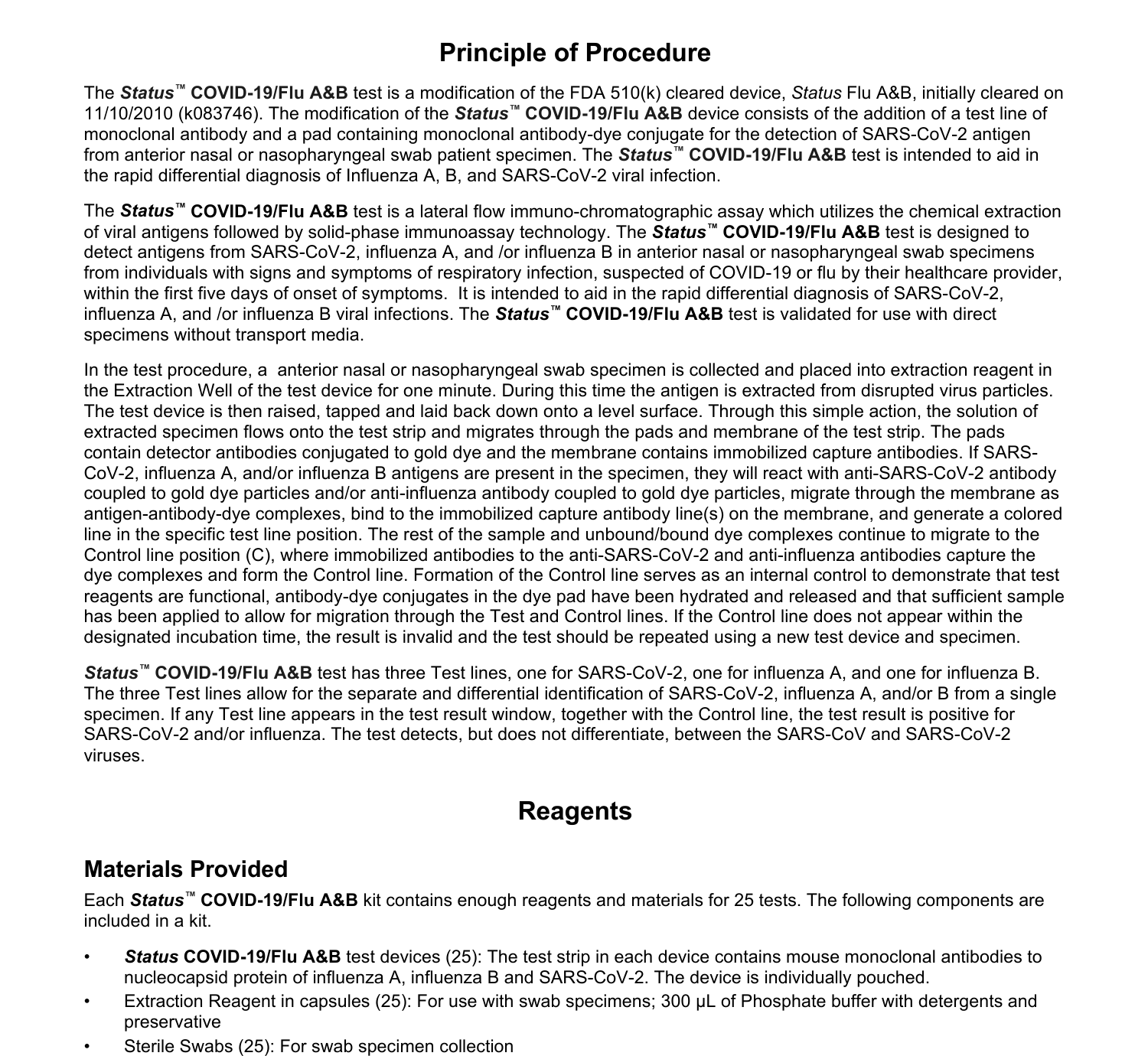- Negative Control Swab (1): Inactivated Group B Streptococcus antigen (non-infective)
- Package Insert /Instructions for use (1)
- Quick Reference Instructions (1)

Materials Required, But Not Provided

**Timer** 

# **Precautions/Warnings**

- For *in vitro* diagnostic use only.
- For prescription use only.
- This product has not been FDA cleared or approved, but has been authorized by FDA under an Emergency Use Authorization (EUA) for use by authorized laboratories; laboratories certified under CLIA that meet the requirements to perform moderate, high or waived complexity tests. This product is authorized for use at the Point of Care (POC), i.e., in patient care settings operating under a CLIA Certificate of Waiver, Certificate of Compliance, or Certificate of Accreditation.
- This product has been authorized only for the detection of proteins from SARS-CoV-2 influenza A and influenza B, not for any other viruses or pathogens.
- The emergency use of this product is only authorized for the duration of the declaration that circumstances exist justifying the authorization of emergency use of in vitro diagnostics for detection and/or diagnosis of COVID-19 under Section 564(b)(1) of the Act, 21 U.S.C. § 360bbb-3(b)(1), unless the declaration is terminated or authorization is revoked sooner.
- Do not use after the expiration date printed on the outside of the box.
- The *Status* COVID-19/Flu A&B test is only intended for use with direct anterior nasal or nasopharyngeal swab specimens and is not validated or authorized for use with viral transport media.
- Do not reuse used test devices, swabs, extraction tubes, or control swabs.
- Inadequate or inappropriate sample collection, storage, and transport may yield false test results.
- To obtain accurate results, the Package Insert instructions must be followed.
- Dispose of containers and unused contents in accordance with Federal, State, and Local regulatory requirements.
- Use only the swabs provided for collecting specimens. Other swabs may not work properly.
- Do not smoke, eat or drink in areas in which specimens or kit reagents are handled.
- Extraction Reagent is slightly caustic. Avoid contact with eyes, sensitive mucous membranes, cuts, abrasions, etc. If the reagent comes in contact with skin or eyes, flush with a large volume of water.
- Wear disposable gloves while handling kit reagents or specimens and thoroughly wash hands afterwards.
- All specimens should be handled as if they are capable of transmitting disease. Observe established precautions against microbiological hazards throughout all procedures and follow the standard procedures for proper disposal of specimens and test devices.
- The *Status™* **COVID-19/Flu A&B** test device should remain in its original sealed pouch until ready for use. Do not use the test if the seal is broken or the pouch is damaged.
- If infection with a novel influenza A virus is suspected based on current clinical and epidemiological screening criteria recommended by public health authorities, the specimen should be collected with appropriate infection control precautions for novel virulent influenza viruses and sent to state or local health departments for testing. Viral culture should not be attempted in these cases unless a BSL 3+ facility is available to receive and culture specimens.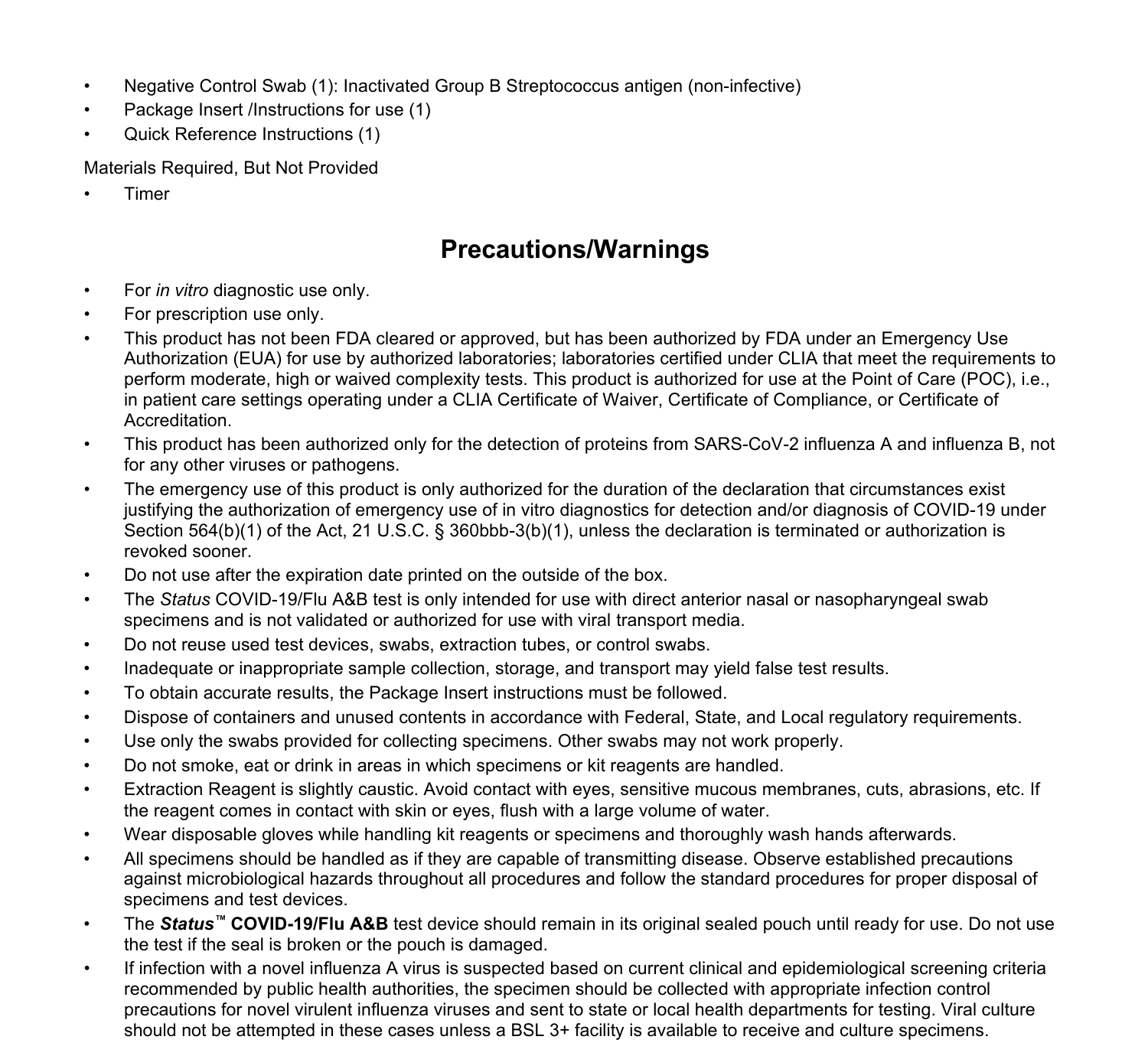# **Storage and Stability**

The *Status™* **COVID-19/Flu A&B** test may be stored at 2-30°C (35-86°F) in the original sealed pouch, away from direct sunlight. Kit contents are stable until the expiration date printed on the pouch or box.

# **Specimen Collection and Preparation**

- Inadequate or inappropriate specimen collection, storage, and transport are likely to yield false negative test results. Training in specimen collection is highly recommended because of the importance of specimen quality.
- To collect anterior nasal or nasopharyngeal swab specimens, only the swab provided in the *Status™* **COVID-19 /Flu A&B** test kit should be used.
- Use fresh samples for best performance. Freshly collected specimens should be tested immediately. If necessary, swab samples can be stored for up to 4 hours at room temperature or up to 8 hours at 2-8°C.
- Transport media should not be used. This test has not been validated or authorized using viral transport media.

## **Specimen Collection Procedure**

Good sample collection is the most important first step for an accurate test result. Therefore, carefully follow the instructions below for collection of anterior nasal or nasopharyngeal swab specimens to obtain as much secretion as possible.

## **To collect Nasopharyngeal Swab Specimen**

Use a flocked swab provided in the *Status™* **COVID-19/Flu A&B kit** only. Tilt patient's head back 70 degrees. Gently and slowly insert a minitip swab with a flexible shaft through the nostril parallel to the palate (not upwards) until resistance is encountered or the distance is equivalent to that from the ear to the nostril of the patient, indicating contact with the nasopharynx. Swab should reach depth equal to distance from nostrils to outer opening of the ear. Gently rub and roll the swab. Leave swab in place for several seconds to absorb secretions. Slowly remove swab while rotating it. Specimens can be collected from both sides using the same swab, but it is not necessary to collect specimens from both sides if the minitip is saturated with fluid from the first collection. If a deviated septum or blockages create difficulty in obtaining the specimen from one nostril, use the same swab to obtain the specimen from the other nostril.



## **To collect Anterior Nasal Swab Specimen**

Use a flocked swab provided in the *Status™* **COVID-19/Flu A&B kit** only. Insert the entire soft end of the swab into the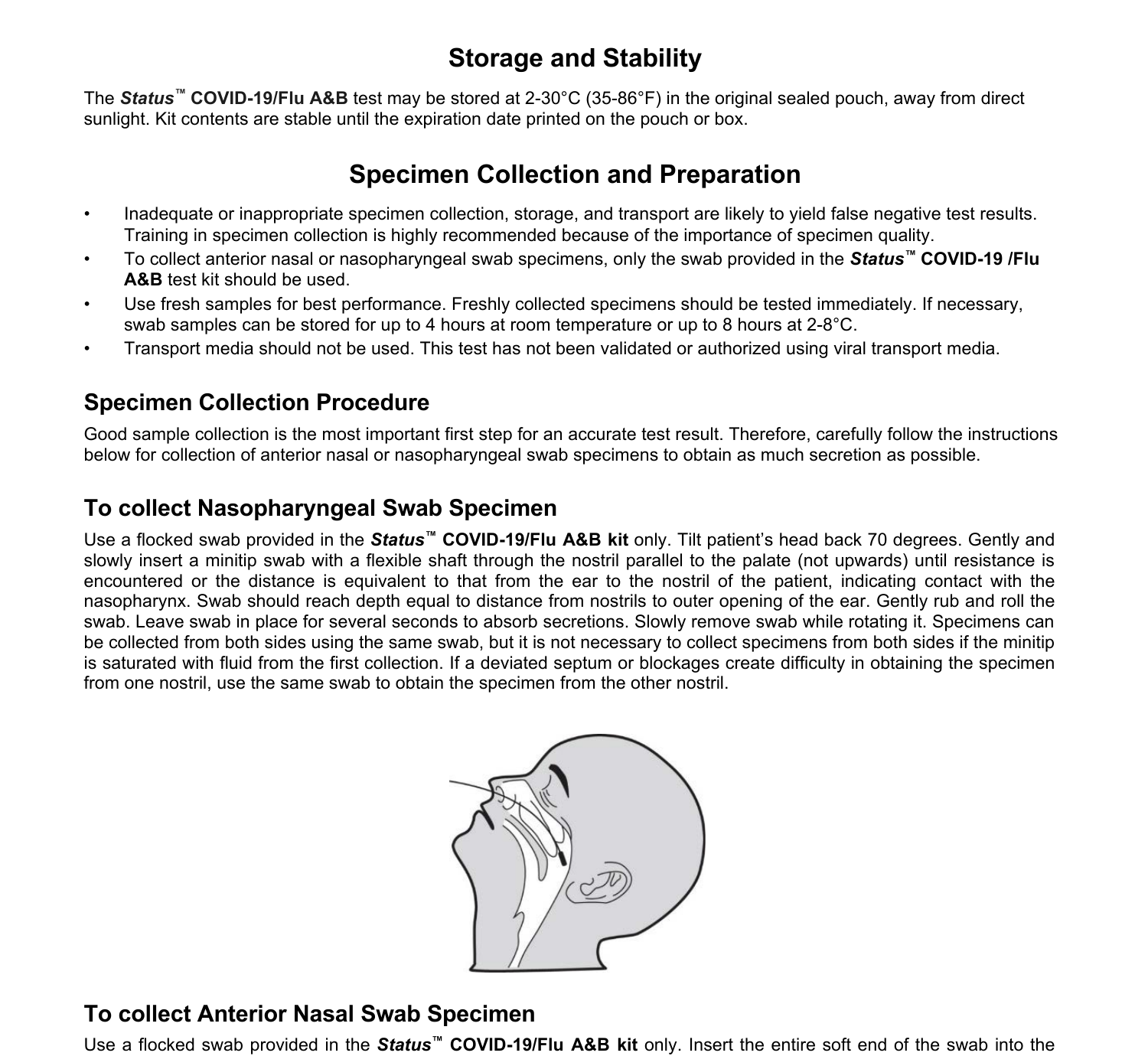the inside of the patient's nostril at least 4 times for a total of 15 seconds. Get as much secretion as possible on the soft end of the swab. Gently remove the swab. Using the same swab, repeat in the second nostril with the same end of the swab.



# **Test Procedure**

## **Procedural Notes**

- The test procedure below must be followed to obtain accurate and reproducible results.
- Reagents, specimens, and devices must be at room temperature (18-30°C) for testing.
- Do not open the foil pouch until you are ready to perform the test.
- Label the device with the patient identification or control to be tested.
- Place test device on a level surface.

## **Test Procedure**

- 1. Tear the tab off the Extraction Reagent capsule and squeeze it to dispense all of the solution into the Extraction Well of the test device.
- 2. Insert the specimen swab into the Swab Stand in the Extraction Well and rotate it 3 times to mix the specimen. Incubate for 1 minute with the swab in Extraction Well. Rotate swab 3 times again to mix the specimen. Remove from Swab Stand and discard the swab.

**Note: False negative results can occur if the swab is not rotated as instructed above.**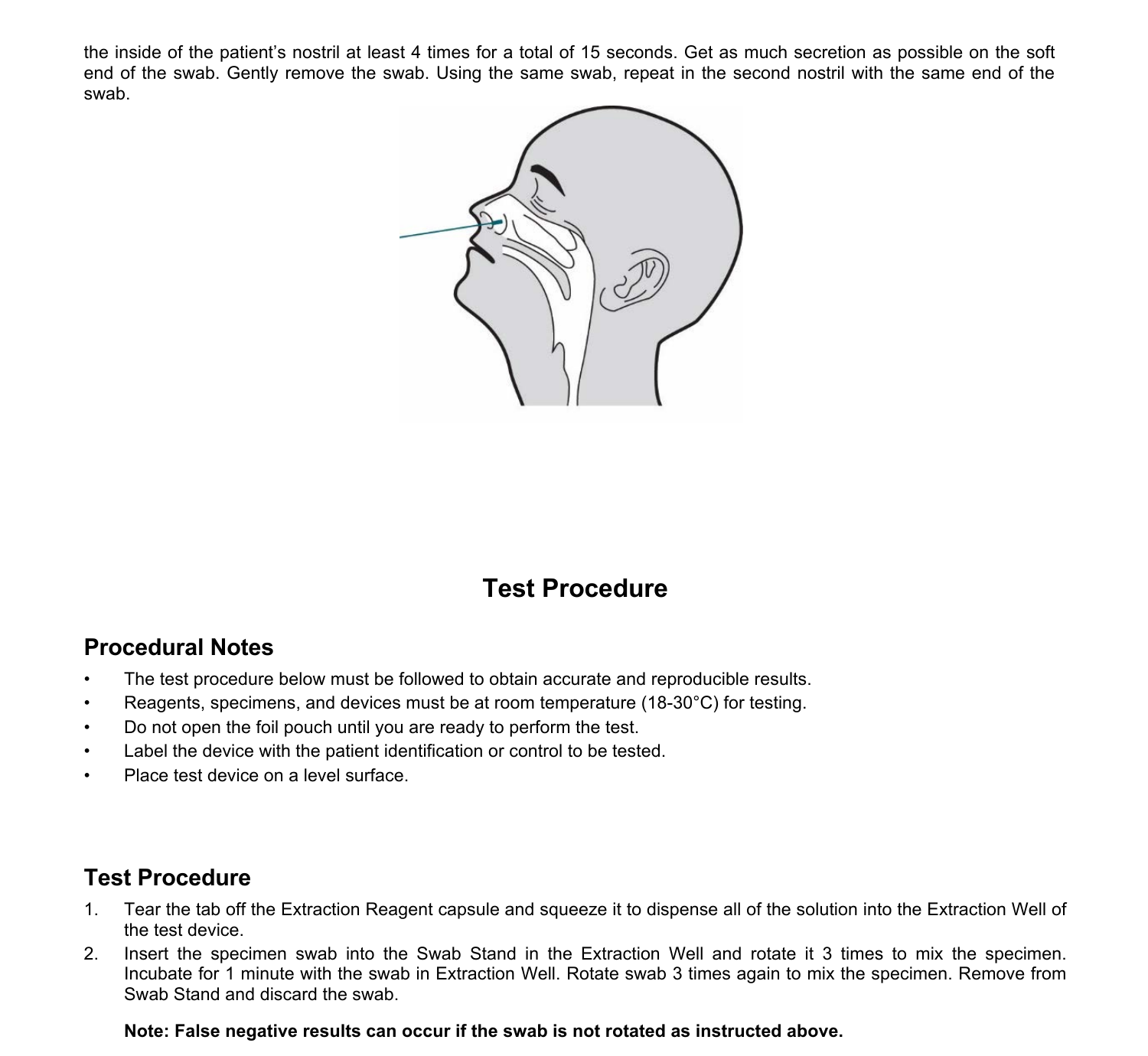flows into the hole. Lay the device back down onto the flat surface. Start timing – 15 minutes.

4. Read results at 15 minutes. Results should not be read after 20 minutes.

**Note: To ensure proper test performance, it is important to read results at 15 minutes. False positive or false negative results can occur if the test is not read between 15 and 20 minutes.**



# **Interpretation of Results**

**Positive:** Determination of a positive result is made at fifteen (15) minutes. A reddish purple Control line (C position) and a reddish purple Test line (Flu A, Flu B or CoV19 position) indicate that Influenza A, B and/or SARS-CoV-2 antigen has been detected. Lines at the A and C positions indicate the presence of Influenza type A viral antigen, lines at the B and C positions indicate the presence of Influenza type B viral antigen, and lines at the CoV19 and C positions indicate the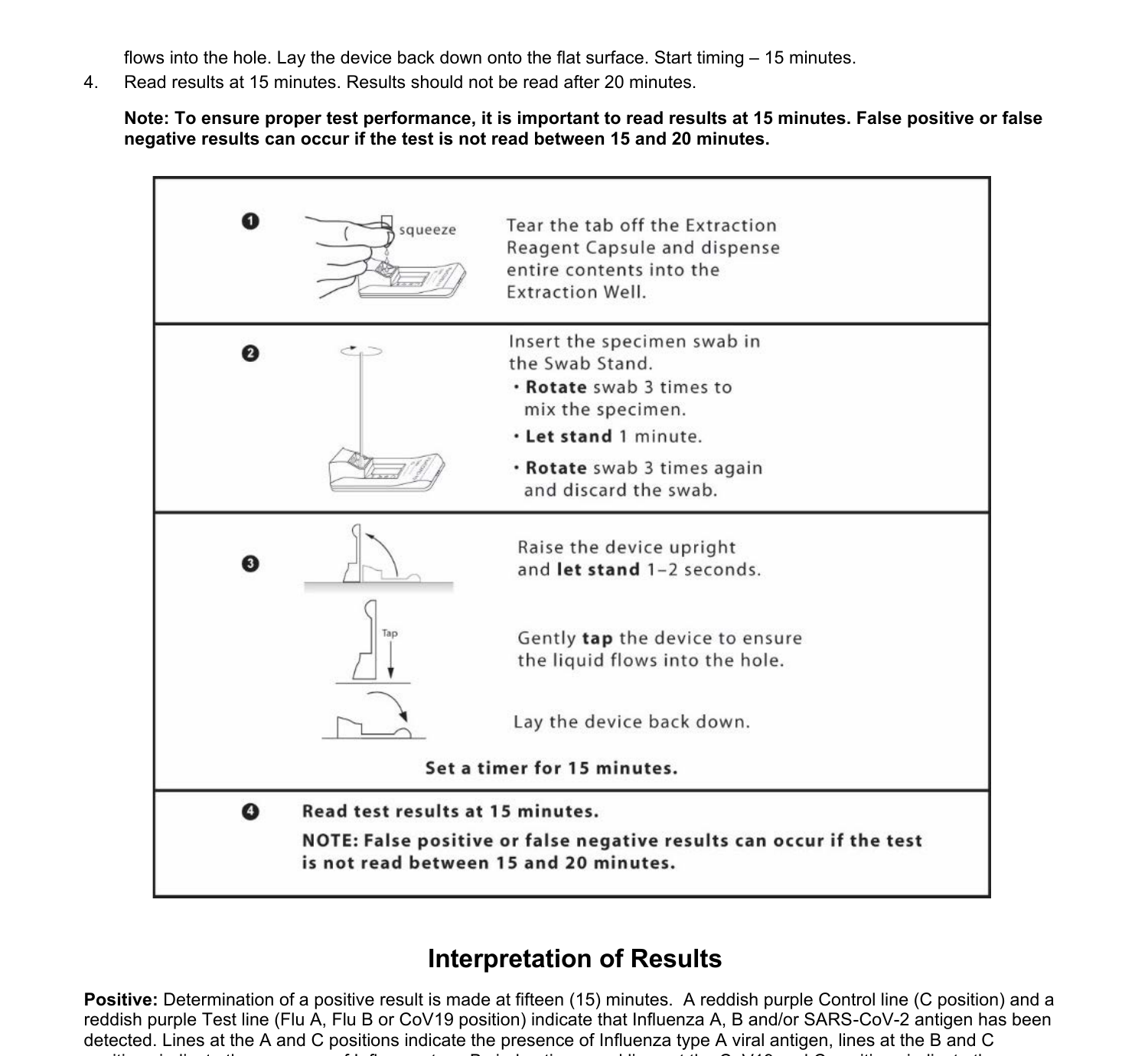presence of SARS-CoV-2 viral antigen in the specimen. A positive result does not rule out co-infections with other pathogens or identify any specific influenza A virus subtype.

*Note: The Test line (reddish purple line) may vary in shade and intensity (light or dark, weak or strong) depending on the concentration of antigen detected. The intensity of the Control line should not be compared to that of the Test line for the interpretation of the test result. Even a light or faint Test line must be interpreted as a positive result.*

**Negative:** A reddish purple Control line (C position) only, with no Test line at the A, B, CoV19 positions, indicates that Influenza A, B antigen or SARS-CoV-2 antigen has not been detected. A negative result does not exclude influenza viral or SARS-CoV-2 viral infection. **Determination of negative results should not be made before 15 minutes.**

#### **Negative results are presumptive and may need to be confirmed with a molecular assay.**

**Invalid:** A reddish purple line should always appear at the Control line position (C position). If a line does not form at the Control line position in 15 minutes, the test result is invalid and the test should be repeated with a new *Status™* **COVID-19/Flu A&B** test device.

#### **NOTE: Co-infection with Influenza A, B and/or SARS-CoV-2 is rare. If results are positive for more than one antigen, i.e., Flu A, B and/or COVID-19, the patient specimens should be re-tested.**

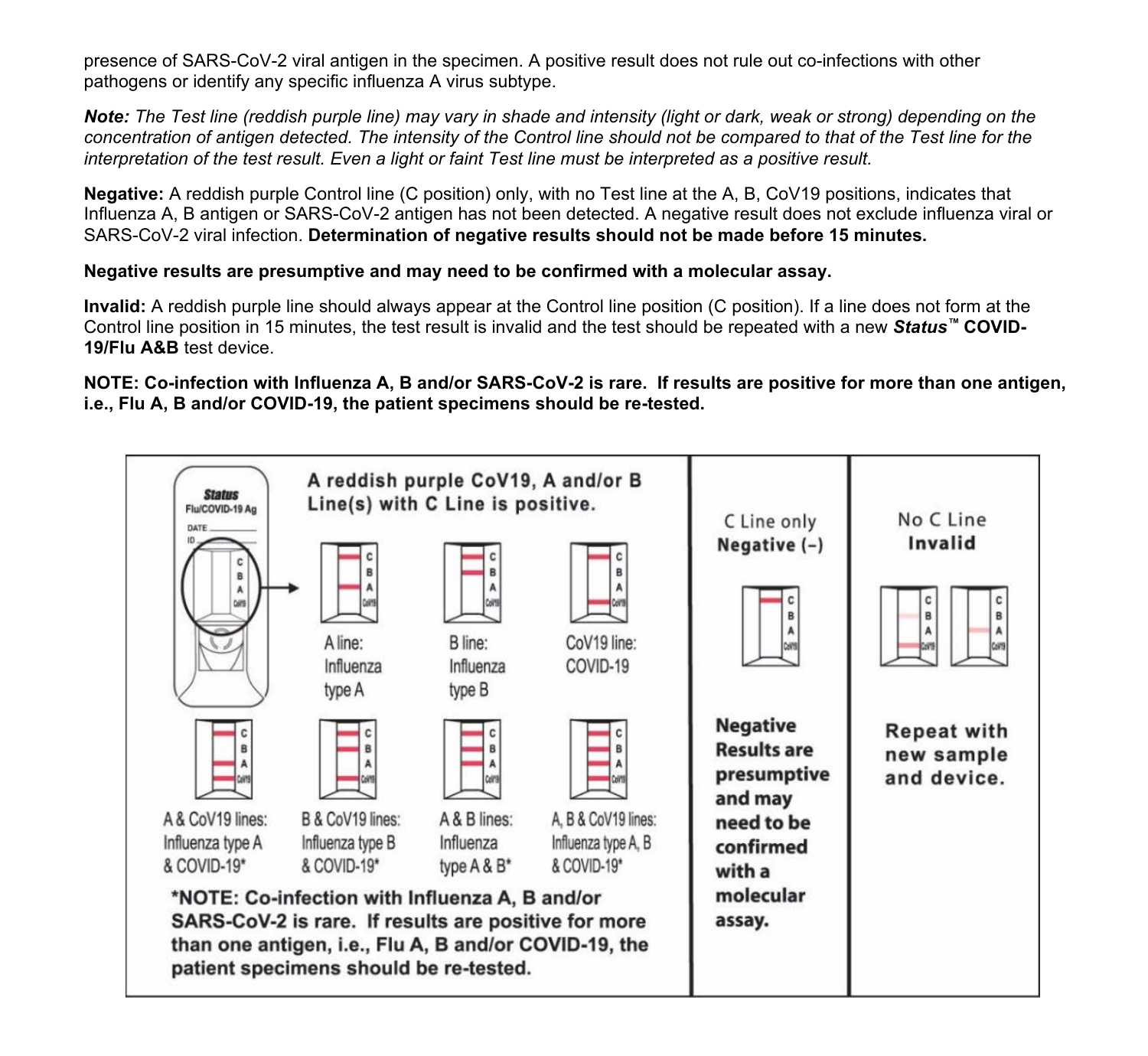# **Limitations**

- A negative test result does not exclude infection with SARS-CoV-2, influenza A, or B. **Negative test results are presumptive and may need to be confirmed with a molecular test.** Therefore, the results obtained with the *Status™* **COVID-19/Flu A&B** test should be used in conjunction with clinical findings to make an accurate diagnosis. Additional testing is required to confirm the absence of infection, in consultation with state or local public health departments.
- This test detects both viable (live) and non-viable SARS-CoV-2, influenza A, and B. Test performance depends on the amount of virus (antigen) in the specimen and may or may not correlate with viral culture or molecular assay results performed on the same specimen.
- A negative test result may occur if the level of antigen in a sample is below the detection limit of the test or if the sample was collected or transported improperly.
- Failure to follow the Test Procedure may adversely affect test performance and/or invalidate the test result.
- Positive test results do not rule out co-infections with other pathogens.
- Positive test results do not differentiate between SARS-CoV and SARS-CoV-2.
- Positive test results do not identify specific influenza A virus subtypes.
- If differentiation of specific SARS or influenza A subtypes and strains is needed, additional testing, in consultation with state or local public health departments, is required.
- *Status™* **COVID-19/Flu A&B** uses highly target epitope specific monoclonal antibodies. As in most immunoassays, it may fail to detect, or detect with less sensitivity, influenza A viruses that have undergone minor amino acid changes in the target epitope region.
- Performance of the *Status™* **COVID-19/Flu A&B** test has not been established for monitoring antiviral treatment of influenza and SARS-CoV-2.
- Performance of the *Status™* **COVID-19/Flu A&B** test has not been established for novel variants of SARS-CoV-2.
- Performance characteristics for influenza A were established when influenza A/H3 and A/H1 were the predominant influenza A viruses in circulation. When other influenza A viruses emerge, performance characteristics may vary.
- The performance of this test has not been evaluated for use in patients without signs and symptoms of respiratory infection.
- This test cannot rule out diseases caused by other bacterial or viral pathogens.
- The performance of this test has not been evaluated for specimen types other than those specified in the Intended Use.
- The performance of this test was established based on the evaluation of a limited number of clinical specimens collected between September 2020 and April 2021. The clinical performance has not been established in all circulating variants but is anticipated to be reflective of the prevalent variants in circulation at the time and location of the clinical evaluation. Performance at the time of testing may vary depending on the variants circulating, including newly emerging strains of SARS-CoV-2 and their prevalence, which change over time.
- The performance of this test has not been evaluated for immunocompromised individuals.
- The performance of the *Status™* **COVID-19/Flu A&B** test was not evaluated for SARS-CoV-2 detection with samples collected in viral transport media and should not be used with this test.
- Children tend to shed influenza virus more abundantly and for longer periods of time than adults. Therefore, testing specimens from adults will result in lower sensitivity than testing specimens from children.
- Positive and negative predictive values are highly dependent on prevalence. False negative test results are more likely during peak activity when prevalence of disease is high. False positive test results are more likely during periods of low activity when prevalence is moderate to low.
- Individuals who received nasally administered influenza A vaccine may produce positive test results for up to three days after vaccination.
- The *Status™* **COVID-19/Flu A&B** test can distinguish among influenza A, B and SARS-CoV-2 viruses, but it cannot differentiate influenza subtypes. In the substitution of the substitution of the subtypes of the subtypes of t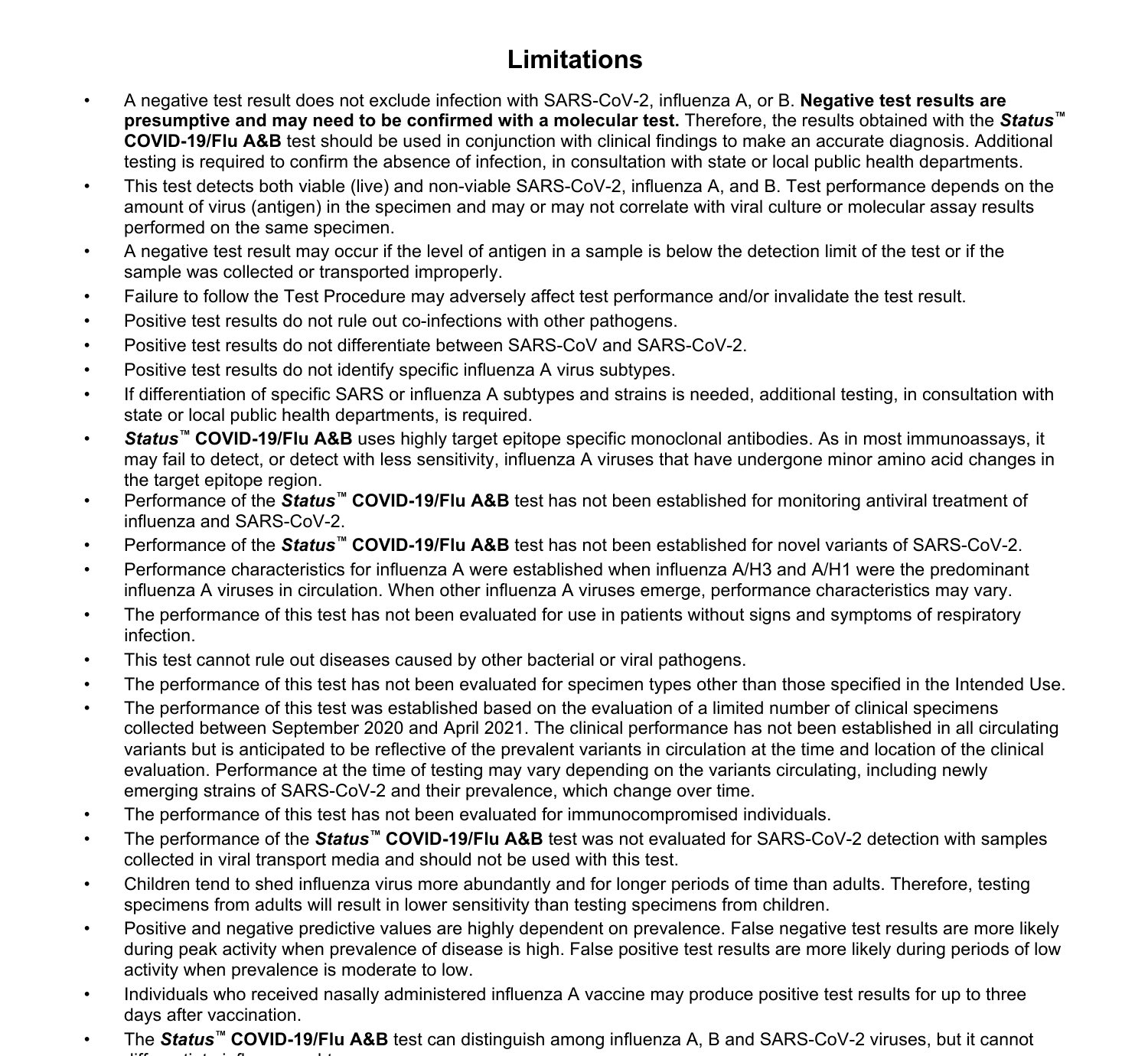# **User Quality Control**

## **Internal Quality Control:**

Each *Status™* **COVID-19/Flu A&B** test device has built-in controls. The Control line at the C position can be considered as an internal positive procedural control; i.e., a proper amount of sample was used, sample was properly added to the Extraction Well, sample migrated properly, and the reagent system worked properly. A distinct reddish-purple Control line should always appear if the test has been performed correctly. If the Control line does not appear, the test result is invalid and a new test should be performed. If the problem persists, contact LifeSign at 800-526-2125 or 732-246-3366 for technical assistance. A clear background in the Test Result Window is considered an internal negative procedural control. If the test is performed correctly and the *Status™* **COVID-19/Flu A&B** test device is working properly, the background in the Test Result Window will be clear, providing a distinct result.

## **External Quality Control:**

Good laboratory practice includes the use of external controls to ensure proper kit performance. It is recommended that external control testing be performed with each new operator and before using a new lot or shipment of *Status™* **COVID-19/Flu A&B** kits to confirm the expected Q.C. results, using the external controls provided in the kit. The frequency of additional Q.C. tests should be determined according to your laboratory's standard Q.C. procedures and local, State and Federal regulations or accreditation requirements. Upon confirmation of the expected results, the kit is ready for use with patient specimens. If external controls do not perform as expected, do not use the test results. Repeat the tests or contact LifeSign Technical Services. The built-in reddish purple Control line indicates only the integrity of the test device and proper fluid flow.

The *Status***™ COVID-19/Flu A&B** kit contains two external control swabs. Test the control swabs in the same manner as patient specimens. When the positive control is tested, reddish purple lines appear at the C as well as A, B, and CoV19 positions. When the negative control is tested, a reddish purple line appears at the C position only.

If the controls do not perform as expected, do not report patient results.

The use of positive and negative controls from other commercial kits has not been established with *Status™* **COVID-19/Flu A&B** test.

# **Expected Values**

The rate of positives in COVID-19 testing varies depending on many factors, including the specimen collection method, the disease prevalence, and the geographic location. The prevalence of influenza varies every year and the rate of positives in influenza testing varies depending on many factors, including the specimen collection method, the test method used, the disease prevalence, and the geographic location. The expected values based on previous *Status* Flu A&B results are 30.3% for influenza A and 13.8% for influenza B during the 2007-2009 prospective clinical study, and were 33.6% for influenza A and 9.8% for influenza B during the 2014-2016 prospective clinical study.

## **CONDITIONS OF AUTHORIZATION FOR THE LABORATORY AND PATIENT CARE SETTINGS**

The *Status***™ COVID-19/Flu A&B** test Letter of Authorization, along with the authorized Fact Sheet for Healthcare Providers,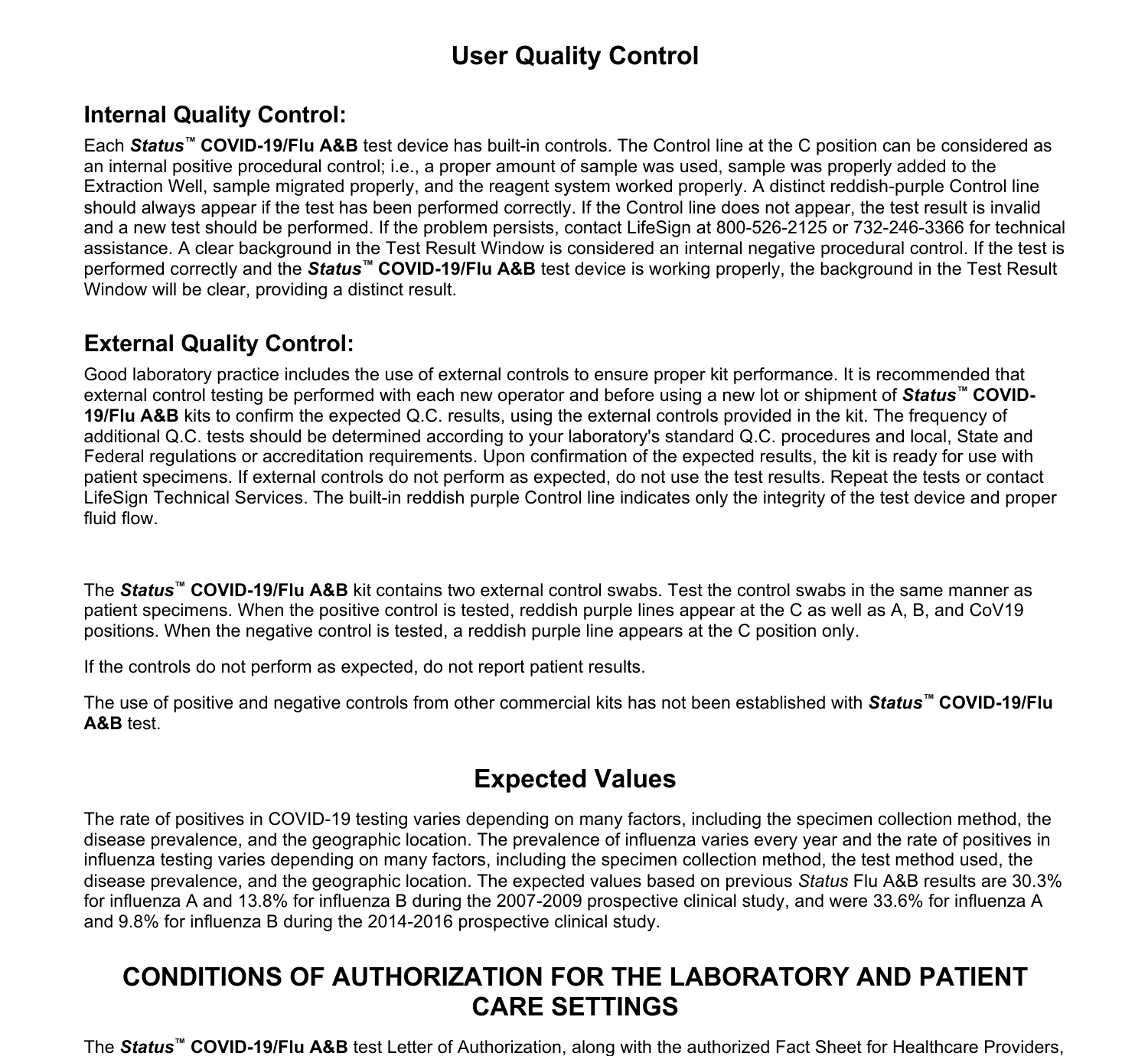https://www.fda.gov/medical-devices/coronavirus-disease-2019-covid-19-emergency-use-authorizationsmedicaldevices/vitro-diagnostics-euas.

However, to assist in using the *Status***™ COVID-19/Flu A&B** test ("your product" in the conditions below), the relevant Conditions of Authorization are listed below:

- Authorized laboratories<sup>1</sup> using your product must include with test result reports, all authorized Fact Sheets. Under exigent circumstances, other appropriate methods for disseminating these Fact Sheets may be used, which may include mass media.
- Authorized laboratories using your product must use your product as outlined in the "**Status™ COVID-19/Flu A&B**" Instructions for Use and Quick Reference Instructions. Deviations from the authorized procedures, including the authorized instruments, authorized clinical specimen types, authorized control materials, authorized other ancillary reagents and authorized materials required to use your product are not permitted.
- Authorized laboratories that receive your product must notify the relevant public health authorities of their intent to run your product prior to initiating testing.
- Authorized laboratories using your product must have a process in place for reporting test results to healthcare providers and relevant public health authorities, as appropriate.
- Authorized laboratories must collect information on the performance of your product and report to DMD/OHT7- OIR/OPEQ/CDRH (via email: CDRH-EUA-Reporting@fda.hhs.gov) and (via email: technical@lifesignmed.com, or via phone by contacting LifeSign Customer Support Services at 800-526-2125 or 732-246-3366) any suspected occurrence of false positive or false negative results and significant deviations from the established performance characteristics of your product of which they become aware.
- All operators using your product must be appropriately trained in performing and interpreting the results of your product, use appropriate personal protective equipment when handling this kit, and use your product in accordance with the authorized labeling.
- Princeton BioMeditech Corp., authorized distributors, and authorized laboratories using your product must ensure that any records associated with this EUA are maintained until otherwise notified by FDA. Such records will be made available to FDA for inspection upon request.

# **Performance Characteristics**

## **Clinical Performance – Nasopharyngeal swab specimen**

A prospective study was performed in which two hundred eighteen (218) direct nasopharyngeal swabs were sequentially enrolled (between September 2020 and April 2021) and tested fresh. The samples were collected from symptomatic patients suspected of infection with COVID-19, at five Point of Care (POC) CLIA waived clinical sites. To be enrolled in the study, patients had to present at the participating study site with signs and symptoms of respiratory infection generally observed from SARS-CoV-2, influenza A and/or influenza B, during the study period. Patients presenting within five (5) days of symptom onset were included in the study. Two nasopharyngeal swab specimens were collected from each patient; one swab specimen to be tested using a comparator method for the detection of SARS-CoV-2, an FDA Emergency Use Authorized RT-PCR assay for the detection of SARS-CoV-2 and Flu A and B, and the other swab specimen to be tested at the study site.

**<sup>1</sup>** The letter of authorization refers to, "Laboratories certified under the Clinical Laboratory Improvement Amendments of 1988 (CLIA), 42 U.S.C. §263a, that meet the requirements to perform high, moderate, or waived complexity tests. This test is authorized for use at the Point of Care (POC), i.e., in patient care settings operating under a CLIA Certificate of Waiver, Certificate of Compliance, or Certificate of Accreditation." as "authorized laboratories."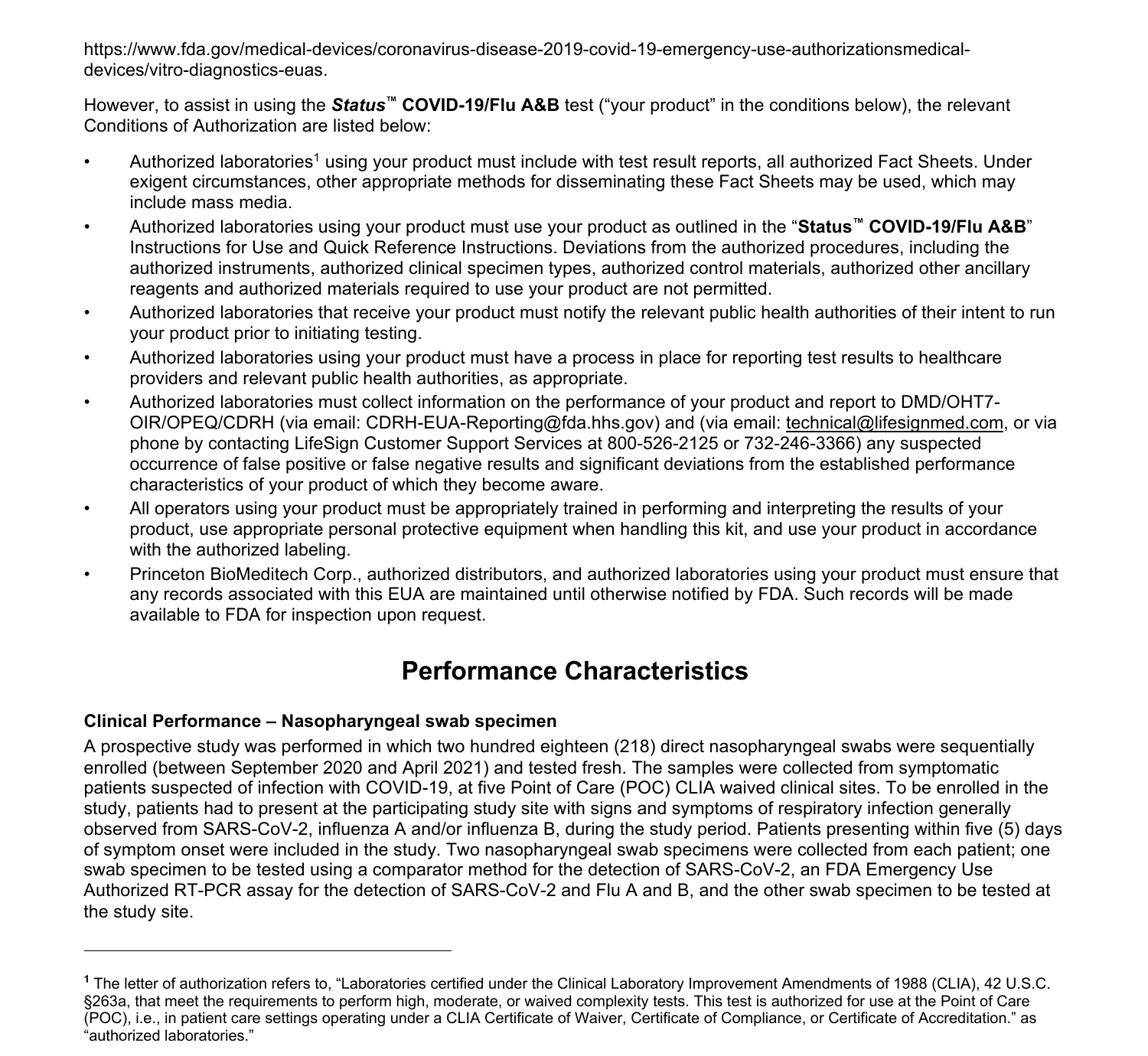#### Patient Demographics

Patient demographics (age, the elapsed time from date of symptom onset) are available for the 218 patients participating in this study. COVID-19 Positive results are broken down by age and days post symptom onset in the tables below.

|                               | Status™ COVID-19/Flu A&B |                        |            |  |  |
|-------------------------------|--------------------------|------------------------|------------|--|--|
| Age                           | Total #                  | # COVID-19<br>Positive | Prevalence |  |  |
| $\leq 5$ years                | 16                       |                        | 6.3%       |  |  |
| 6 to 21 years <sup>1)</sup>   | 68                       | 10                     | 14.7 %     |  |  |
| 22 to 59 years <sup>2)</sup>  | 109                      | 37                     | 33.9%      |  |  |
| $\geq 60$ years <sup>3)</sup> | 24                       | 6                      | 25.0%      |  |  |
| Unknown $4$ )                 |                          | $\Omega$               | N/A        |  |  |

Patient Demographics (COVID-19 *positive* = 54)

1) One patient was *Status™* COVID-19/Flu A&B negative and positive by reference extracted RT-PCR.

2) One patient was *Status™* COVID-19/Flu A&B negative and positive by reference extracted RT-PCR.

3) Two patients were *Status™* COVID-19/Flu A&B negative and positive by reference extracted RT-PCR.

4) One patient did not provide age information

Specimen Positivity Breakdown Based On Days Post Onset (COVID-19 positive = 54)

| Days Post Symptom<br>Onset | Status™ COVID-19/Flu A&B |                     |            |  |  |
|----------------------------|--------------------------|---------------------|------------|--|--|
|                            | Total # Tested           | # COVID-19 Positive | % Positive |  |  |
| $0^{1}$                    | 38                       | 8                   | 21.1%      |  |  |
|                            | 71                       | 5                   | 7.0%       |  |  |
| っ                          | 59                       | 16                  | 27.1%      |  |  |
| 3                          | 25                       | 13                  | 52.0%      |  |  |
|                            | 12                       | 6                   | 50.0%      |  |  |
| $5^{2}$                    | 13                       | 6                   | 46.2%      |  |  |

1) Three specimens were *Status™* COVID-19/Flu A&B negative and positive by reference extracted RT-PCR.

2) One specimen was *Status™* COVID-19/Flu A&B negative and positive by reference extracted RT-PCR.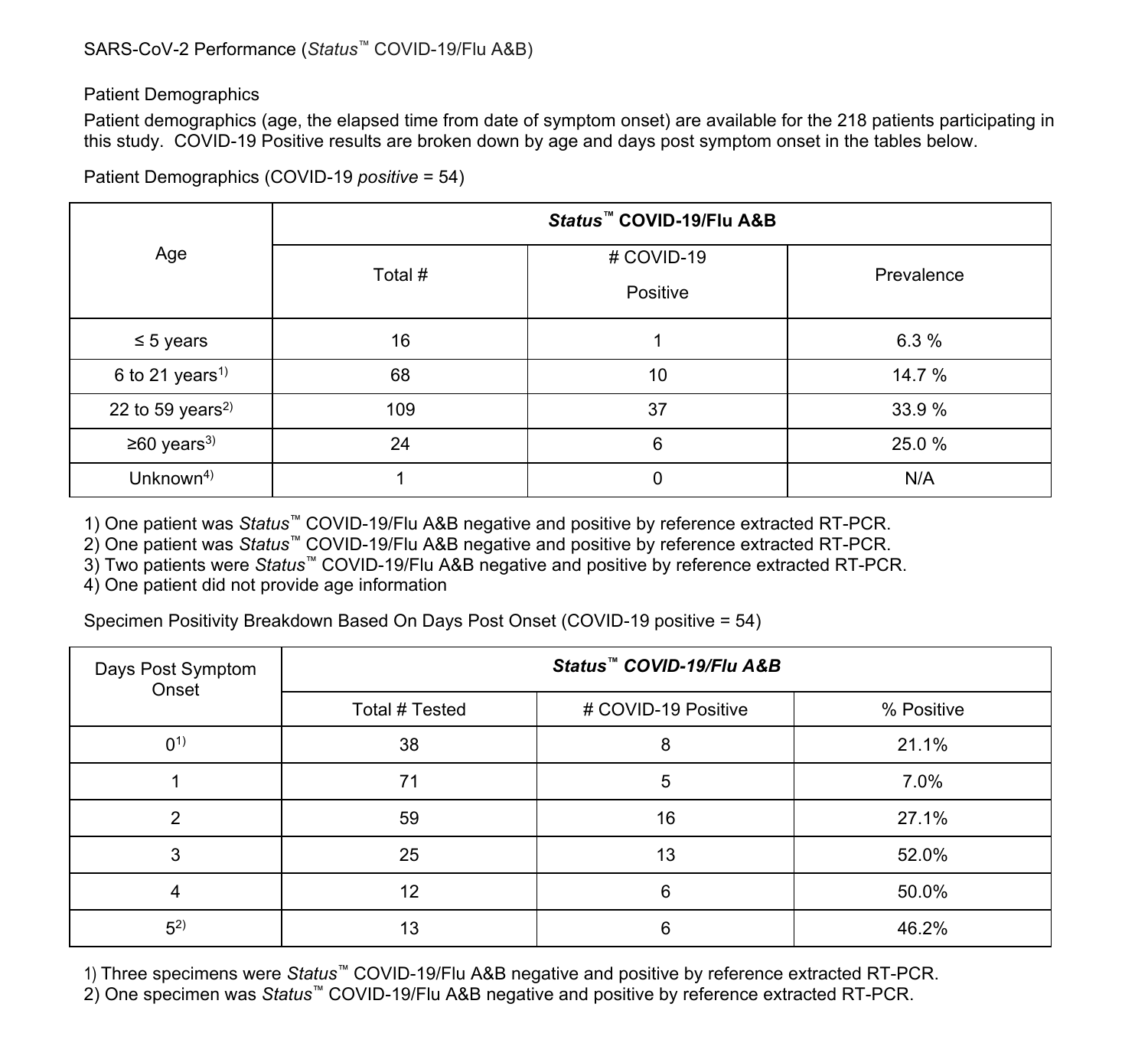## *Status™* **COVID-19/Flu A&B** performance compared to reference PCR: COVID-19 (SARS-CoV-2)

|                                 |                        | Reference Extracted RT-PCR: SARS-CoV-2 |          |       | Performance<br>(95% CI)                      |
|---------------------------------|------------------------|----------------------------------------|----------|-------|----------------------------------------------|
|                                 |                        | Positive                               | Negative | Total |                                              |
| Status™<br>COVID-19 /Flu<br>A&B | SARS-CoV-2<br>Positive | 54                                     | 0        | 54    | Sensitivity: 93.1%<br>95% CI: 83.6% to 97.3% |
|                                 | SARS-CoV-2<br>Negative | 4                                      | 160      | 164   | Specificity: 100%<br>95% CI: 97.7% to 100.0% |
| Total                           |                        | 58                                     | 160      | 218   |                                              |

Sensitivity: 93.1 % (95% CI: 83.6% to 97.3%) Specificity: 100.0 % (95% CI: 97.7 % to 100.0%)

## *Status™* **COVID-19/Flu A&B** performance compared to reference PCR: Influenza A

|  |                                 |                         | Reference Extracted RT-PCR: Influenza A |          | Performance |                                           |
|--|---------------------------------|-------------------------|-----------------------------------------|----------|-------------|-------------------------------------------|
|  |                                 |                         | Positive                                | Negative | Total       | (95% CI)                                  |
|  | Status™<br>COVID-19 /Flu<br>A&B | Influenza A<br>Positive | 0                                       | 0        | 0           | <b>NA</b>                                 |
|  |                                 | Influenza A<br>Negative | $\Omega$                                | 218      | 218         | NPA:100 %<br>95 % CI:98.3 % to<br>100.0 % |
|  | Total                           |                         | 0                                       | 218      | 218         |                                           |

*Status™* **COVID-19/Flu A&B** performance compared to reference PCR: Influenza B

|                                 |                         | Reference Extracted RT-PCR: Influenza B |          | Performance |                                           |
|---------------------------------|-------------------------|-----------------------------------------|----------|-------------|-------------------------------------------|
|                                 |                         | Positive                                | Negative | Total       | (95% CI)                                  |
| Status™<br>COVID-19 /Flu<br>A&B | Influenza B<br>Positive | 0                                       | 0        | 0           | <b>NA</b>                                 |
|                                 | Influenza B<br>Negative | 0                                       | 218      | 218         | NPA:100 %<br>95 % CI:98.3 % to<br>100.0 % |
| <b>Total</b>                    |                         | 0                                       | 218      | 218         |                                           |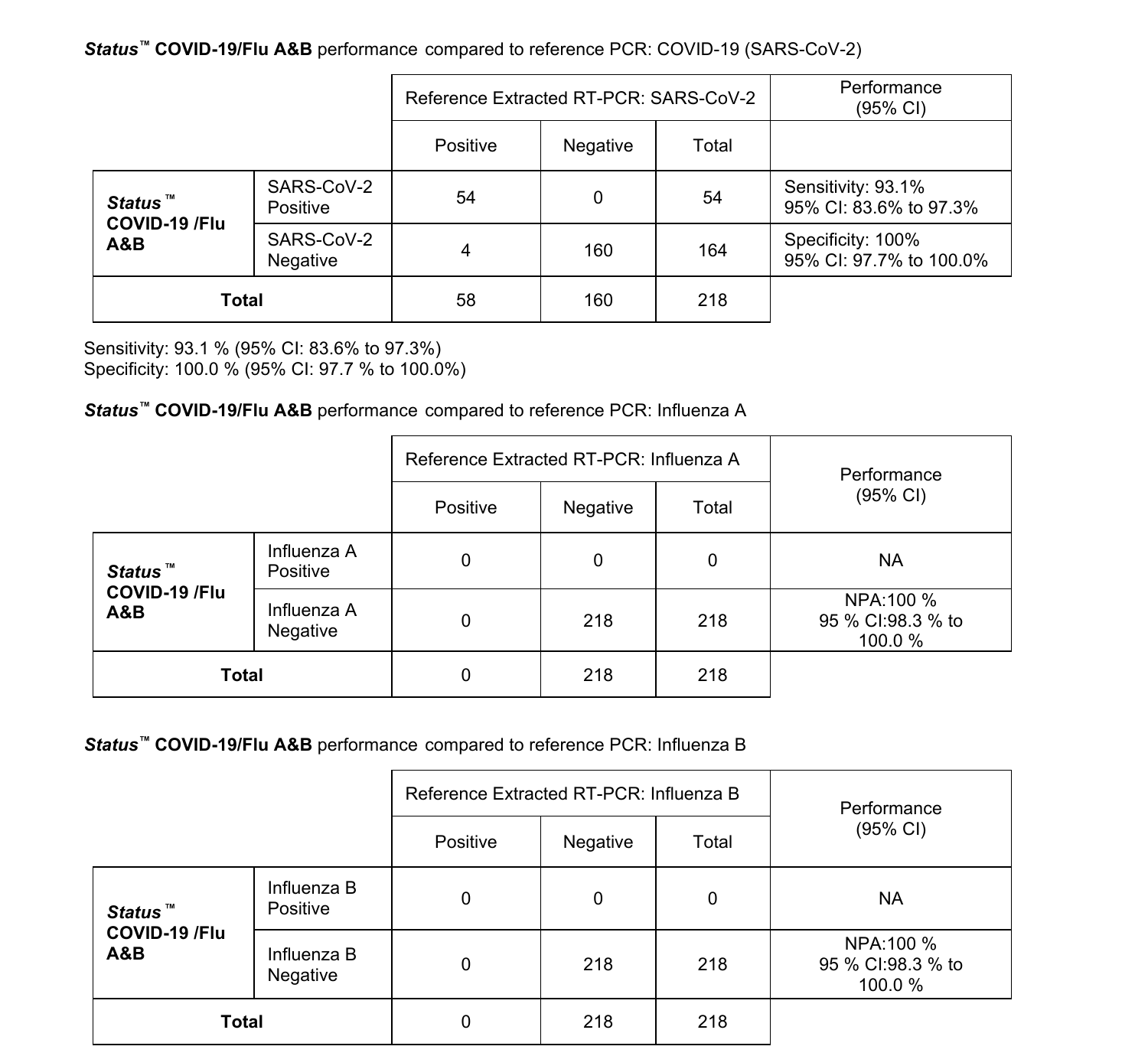### **Clinical Performance – Anterior nasal swab specimen**

A prospective study was performed in which one hundred ninety three (193) direct anterior nasal swab specimens were sequentially enrolled (between September 2020 and April 2021) and tested fresh. The samples were collected from symptomatic patients suspected of infection with COVID-19, at five Point of Care (POC) CLIA waived clinical sites. To be enrolled in the study, patients had to present at the participating study site with signs and symptoms of respiratory infection generally observed from SARS-CoV-2, influenza A and/or influenza B, during the study period. Patients presenting within five (5) days of symptom onset were included in the study. One nasopharyngeal swab specimen and one anterior nasal swab specimen were collected from each patient; one nasopharyngeal swab to be tested using a comparator method for the detection of SARS-CoV-2, an FDA Emergency Use Authorized RT-PCR assay for the detection of SARS-CoV-2 and Flu A and B and one anterior nasal swab specimen to be tested at the study site.

SARS-CoV-2 Performance (*Status™* COVID-19/Flu A&B)

### Patient Demographics

Patient demographics (age, the elapsed time from date of symptom onset) are available for the 193 patients participating in this study. COVID-19 Positive results are broken down by age and days post symptom onset in the tables below.

|                               | Status™ COVID-19/Flu A&B |                        |            |  |  |  |
|-------------------------------|--------------------------|------------------------|------------|--|--|--|
| Age                           | Total #                  | # COVID-19<br>Positive | Prevalence |  |  |  |
| $\leq 5$ years                | 16                       |                        | 6.3%       |  |  |  |
| $6$ to 21 years <sup>1)</sup> | 65                       | 9                      | 13.8%      |  |  |  |
| 22 to 59 years <sup>2)</sup>  | 94                       | 31                     | 33.0%      |  |  |  |
| $\geq 60$ years <sup>3)</sup> | 18                       |                        | 22.2 %     |  |  |  |

Patient Demographics (COVID-19 *positive* = 45)

1) One patient was *Status™* COVID-19/Flu A&B negative and positive by reference extracted RT-PCR.

2) One patient was *Status™* COVID-19/Flu A&B negative and positive by reference extracted RT-PCR.

3) One patient was *Status™* COVID-19/Flu A&B negative and positive by reference extracted RT-PCR.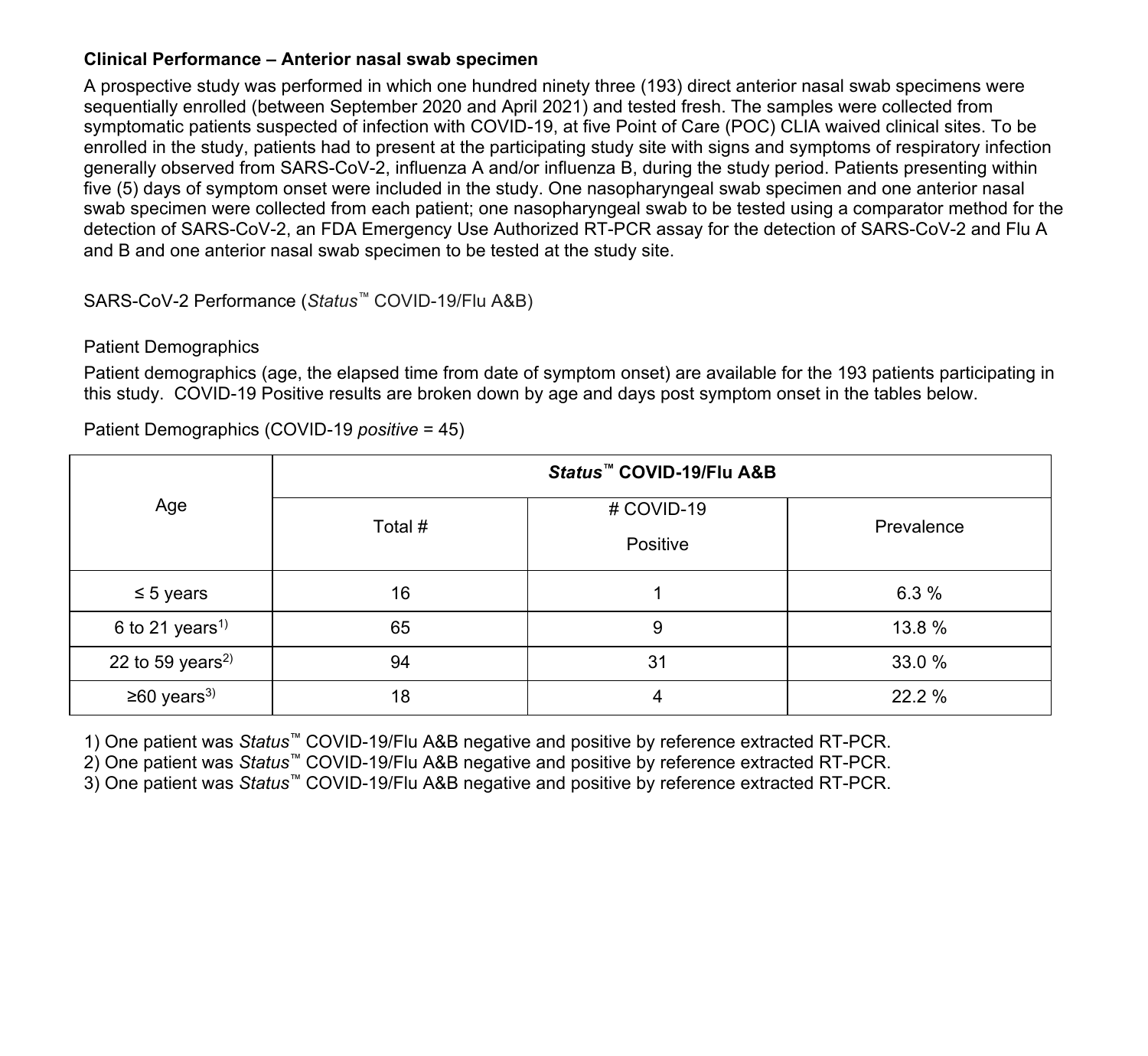| Days Post Symptom | Status™ COVID-19/Flu A&B |                     |            |  |  |
|-------------------|--------------------------|---------------------|------------|--|--|
| Onset             | Total # Tested           | # COVID-19 Positive | % Positive |  |  |
| $0^{1}$           | 32                       | 5                   | 15.6%      |  |  |
|                   | 70                       |                     | 5.7%       |  |  |
| າ                 | 53                       | 15                  | 28.3%      |  |  |
| 3                 | 21                       | 11                  | 52.4 %     |  |  |
|                   |                          |                     | 57.1%      |  |  |
| 5                 | 10                       | 6                   | 60.0%      |  |  |

Specimen Positivity Breakdown Based On Days Post Onset (COVID-19 positive = 45)

1) Three specimens were *Status™* COVID-19/Flu A&B negative and positive by reference extracted RT-PCR.

*Status™* **COVID-19/Flu A&B** performance compared to reference PCR: COVID-19 (SARS-CoV-2)

|                                 |                        | Reference Extracted RT-PCR: SARS-CoV-2 |          | Performance |                                              |
|---------------------------------|------------------------|----------------------------------------|----------|-------------|----------------------------------------------|
|                                 |                        | Positive                               | Negative | Total       | (95% CI)                                     |
| Status™<br>COVID-19 /Flu<br>A&B | SARS-CoV-2<br>Positive | 45                                     | 0        | 45          | Sensitivity: 93.8%<br>95% CI: 83.2% to 97.9% |
|                                 | SARS-CoV-2<br>Negative | 3                                      | 145      | 148         | Specificity: 100%<br>95% CI: 97.4% to 100.0% |
| Total                           |                        | 48                                     | 145      | 193         |                                              |

Sensitivity: 93.8 % (95% CI: 83.2% to 97.9%)

Specificity: 100.0 % (95% CI: 97.4 % to 100.0%)

*Status™* **COVID-19/Flu A&B** performance compared to reference PCR: Influenza A

|                                 |                         | Reference Extracted RT-PCR: Influenza A |          |       | Performance                               |
|---------------------------------|-------------------------|-----------------------------------------|----------|-------|-------------------------------------------|
|                                 |                         | Positive                                | Negative | Total | (95% CI)                                  |
| Status™<br>COVID-19 /Flu<br>A&B | Influenza A<br>Positive | 0                                       | 0        | 0     | <b>NA</b>                                 |
|                                 | Influenza A<br>Negative | 0                                       | 193      | 193   | NPA:100 %<br>95 % CI: 98.1 % to<br>100.0% |
| T <sub>odd</sub>                |                         |                                         | 102      | 102   |                                           |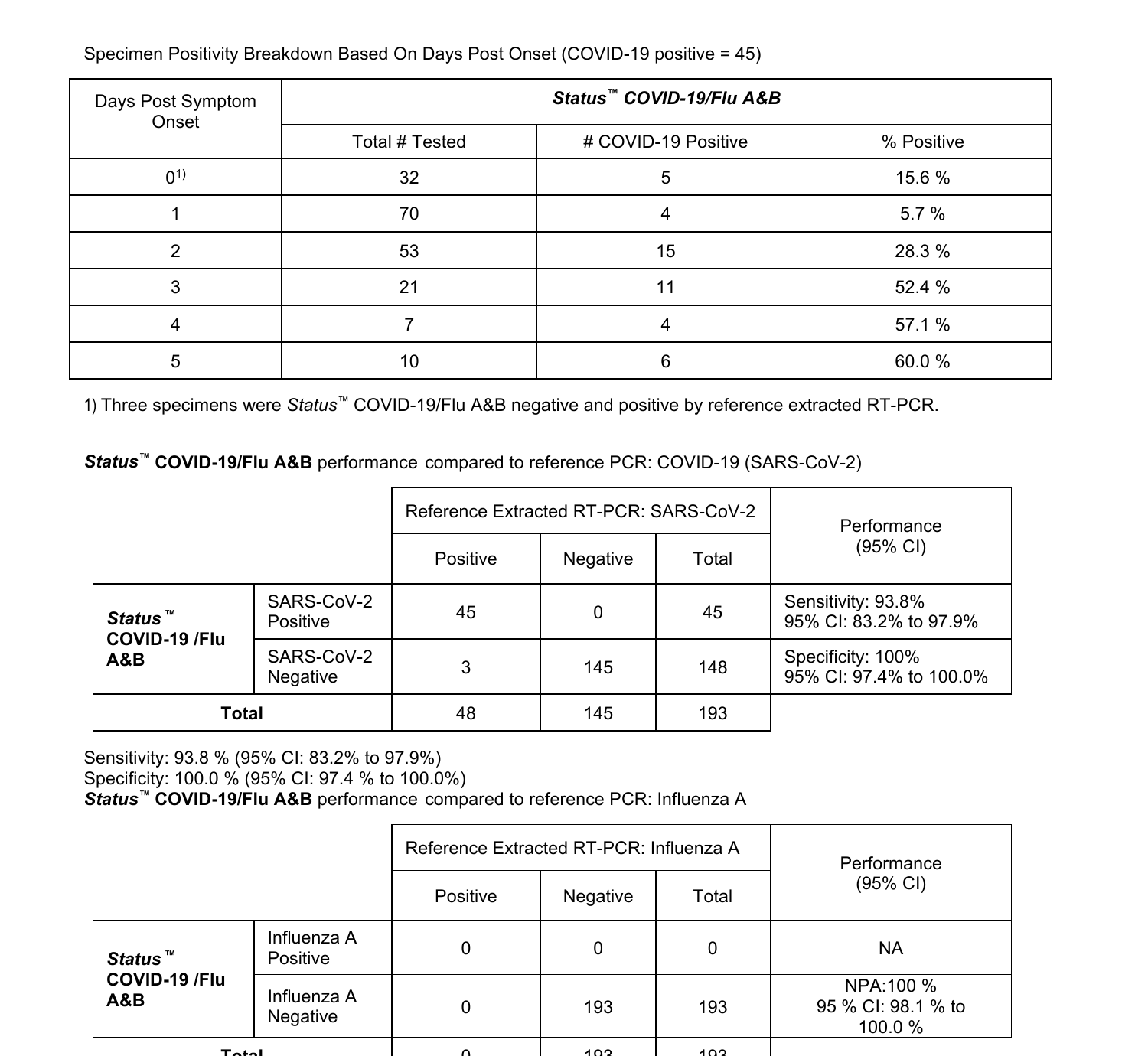|                                 |                         | Reference Extracted RT-PCR: Influenza B |          | Performance |                                           |
|---------------------------------|-------------------------|-----------------------------------------|----------|-------------|-------------------------------------------|
|                                 |                         | Positive                                | Negative | Total       | (95% CI)                                  |
| Status™<br>COVID-19 /Flu<br>A&B | Influenza B<br>Positive | 0                                       | $\Omega$ | 0           | <b>NA</b>                                 |
|                                 | Influenza B<br>Negative | 0                                       | 193      | 193         | NPA:100 %<br>95 % CI: 98.1 % to<br>100.0% |
| Total                           |                         | 0                                       | 193      | 193         |                                           |

*Status™* **COVID-19/Flu A&B** performance compared to reference PCR: Influenza B

In the absence of fresh clinical Influenza A or B positive specimens, archived specimens were confirmed positive using Cepheid Xpert. The samples were tested to confirm comparable performance between the *Status™* **COVID-19/Flu A&B** test and the *Status* Flu A&B test. Results from the testing of ten (10) influenza A positive samples and eleven (11) influenza B positive samples were combined and analyzed.

*Status™* **COVID-19/Flu A&B** performance compared to *Status* Flu A&B: Influenza A

|                                |                         |          | Status Flu A&B: Influenza A | Performance |                                        |
|--------------------------------|-------------------------|----------|-----------------------------|-------------|----------------------------------------|
|                                |                         | Positive | Negative                    | Total       | (95% CI)                               |
| Status™<br>COVID-19/Flu<br>A&B | Influenza A<br>Positive | 10       |                             | 10          | PPA: 100.0%<br>95% CI: 72.3% to 100.0% |
|                                | Influenza A<br>Negative |          | 11                          | 11          | NPA: 100.0%<br>95% CI: 74.1% to 100.0% |
| Total                          |                         | 10       |                             | 21          |                                        |

*Status™* **COVID-19/Flu A&B** performance compared to *Status* Flu A&B: Influenza B

|                                             |                         |          | Status Flu A&B: Influenza B | Performance |                                        |
|---------------------------------------------|-------------------------|----------|-----------------------------|-------------|----------------------------------------|
|                                             |                         | Positive | Negative                    | Total       | (95% CI)                               |
| Status <sup>™</sup><br>COVID-19 /Flu<br>A&B | Influenza B<br>Positive | 11       |                             | 11          | PPA: 100.0%<br>95% CI: 74.1% to 100.0% |
|                                             | Influenza B<br>Negative |          | 10                          | 10          | NPA: 100.0%<br>95% CI: 72.3% to 100.0% |
| Total                                       |                         | 11       | 10                          | 21          |                                        |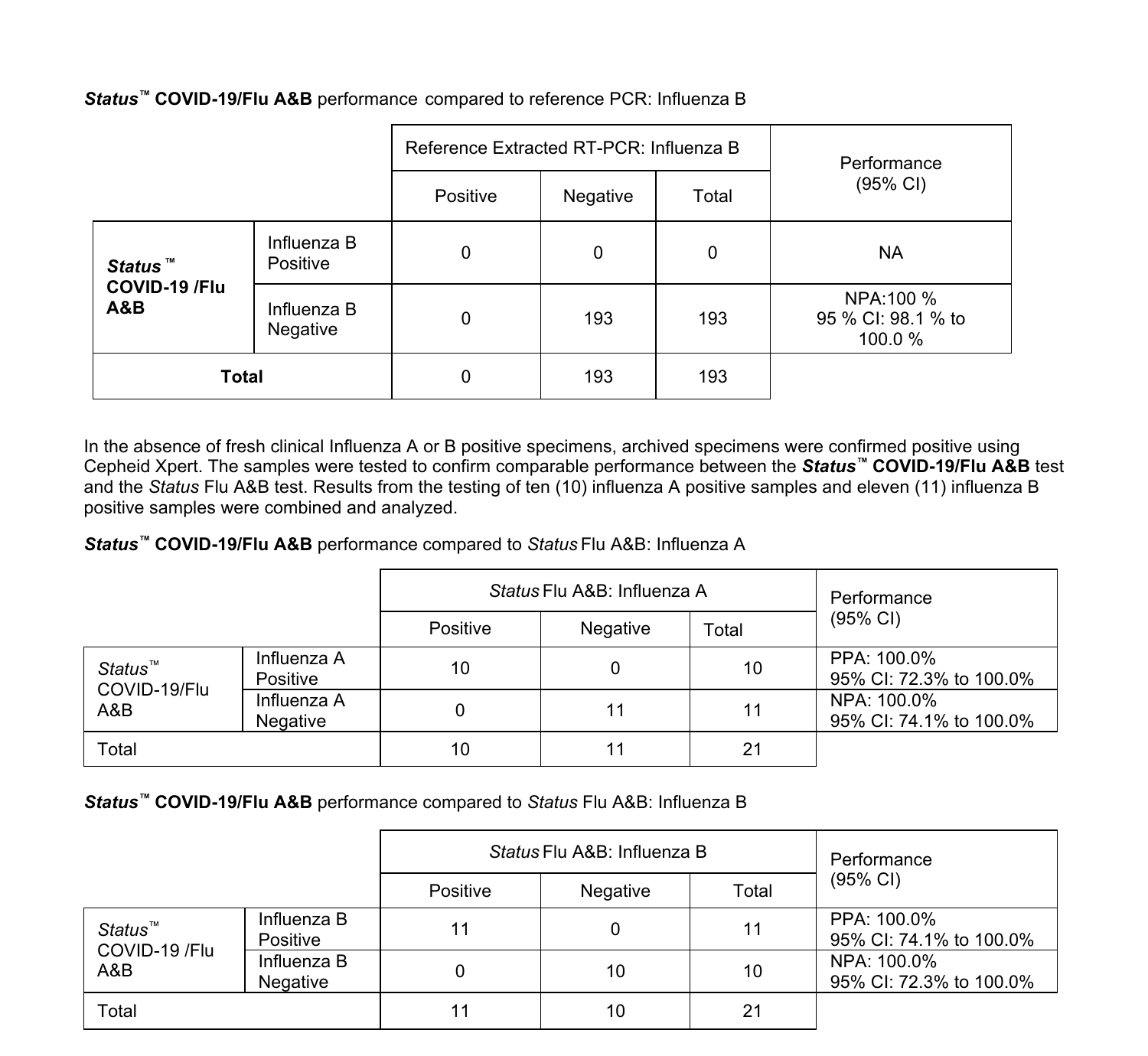The *Status™* **COVID-19/Flu A&B** test is a lateral flow immunoassay intended to aid in the rapid differential diagnosis of influenza A, B and COVID-19 viral infections. It is a modification of the test device used in the FDA-cleared *Status* Flu A&B and BioSign Flu A+B (K182157) to include monoclonal antibodies for the detection of SARS-CoV-2. Data for the detection of influenza A and B by the *Status* Flu A&B test are presented below.

### *Status* **Flu A&B**

### **Prospective Clinical Study from 2007 to 2009**

A prospective clinical study was conducted from January 2007 to March 2008 and during March and April 2009 to determine the performance of *Status* Flu A&B for nasopharyngeal swab specimens.

The samples were collected at 5 sites in the USA from patients who visited physicians' offices and clinics with signs and symptoms of respiratory infection during the study period. All collected samples were tested with *Status* Flu A&B, and were cultured. The culture was initially used as the comparator method. The samples that produced discrepant results between *Status* Flu A&B and viral culture were further analyzed with an FDA-cleared real time RT-PCR Flu A and B assay (PCR comparator assay hereafter).

The total number of patients tested was 862, of which 30% were 5 and younger, 38% were 6-21 years old, and the rest were older than 21. Forty-eight (48) percent were male and 52% were female. A total of 253 nasopharyngeal aspirate specimens and 609 anterior nasal ornasopharyngeal swab specimens were included in the performance analyses below.

|               |          | Virus Culture Results |                       |                       |          |               |          | <b>Virus Culture Results</b> |      |
|---------------|----------|-----------------------|-----------------------|-----------------------|----------|---------------|----------|------------------------------|------|
| <b>Status</b> | Flu A    | Flu A                 |                       |                       |          | <b>Status</b> | Flu B    | Flu B                        |      |
| $Flu A + B$   | Positive | Negative              | Total<br>Performance  |                       |          | $Flu A + B$   | Positive | Negative                     | Tota |
| Flu A         | 59       | $131*$                | 190                   | Sensitivity:<br>90.8% |          | Flu B         | 47       | $55*$                        | 102  |
| Positive      |          |                       | 95% CI:<br>81.3-95.7% |                       | Positive |               |          |                              |      |
| Flu A         | $6***$   | 413                   | 419                   | Specificity:<br>75.9% |          | Flu B         | $8***$   | 499                          | 507  |
| Negative      |          |                       |                       | 95% CI:<br>72.2-79.3% |          | Negative      |          |                              |      |
| Total         | 65       | 544<br>609            |                       |                       | Total    | 55            | 554      | 609                          |      |

#### **Nasopharyngeal/Anterior Nasal Swab Samples (combined): Comparison with Viral Culture**

\*Of 131 discrepant results, 107 were positive by both Status and the PCR comparator assay.

\*\* Of 6 discrepant results, 1 was negative by both Status and the PCR comparator assay.

|          |          | <b>Virus Culture Results</b> |       |                       |               |          | Virus Culture Results |       |                       |
|----------|----------|------------------------------|-------|-----------------------|---------------|----------|-----------------------|-------|-----------------------|
| Status   | Flu A    | Flu A                        |       |                       | <b>Status</b> | Flu B    | Flu B                 |       |                       |
| Flu A+B  | Positive | Negative                     | Total | Performance           | $Flu A + B$   | Positive | Negative              | Total | Performance           |
| Flu A    | 59       | $131*$                       | 190   | Sensitivity:<br>90.8% | Flu B         | 47       | $55*$                 | 102   | Sensitivity:<br>85.5% |
| Positive |          |                              |       | 95% CI:<br>81.3-95.7% | Positive      |          |                       |       | 95% CI:<br>73.8-92.4% |
| Flu A    | $6***$   | 413                          | 419   | Specificity:<br>75.9% | Flu B         | $8***$   | 499                   | 507   | Specificity:<br>90.1% |
| Negative |          |                              |       | 95% CI:<br>72.2-79.3% | Negative      |          |                       |       | 95% CI:<br>87.3-92.3% |
| Total    | 65       | 544                          | 609   |                       | Total         | 55       | 554                   | 609   |                       |

\*Of 55 discrepant results, 27 were positive by both Status and the PCR comparator assay.

\*\*Of 8 discrepant results, 3 were negative by both Status and the PCR comparator assay.

Subsequently all available remnant nasopharyngeal swab and anterior nasal swabs samples that produced concordant results between *Status*FluA&B and viral culture (a subset of the concordant nasopharyngeal/anterior nasal swab samples) were also further analyzed with the PCR comparator assay to supplement the PCR testing performed on discordant specimens. This subset of concordant samples between *Status*FluA&B and viral culture includes 46% ofallconcordant positivesamples and33% ofallconcordantnegativesamples for the Flu A analyte, and 23% of all concordant positive samples and 31% of all concordant negative samples for the Flu B analyte.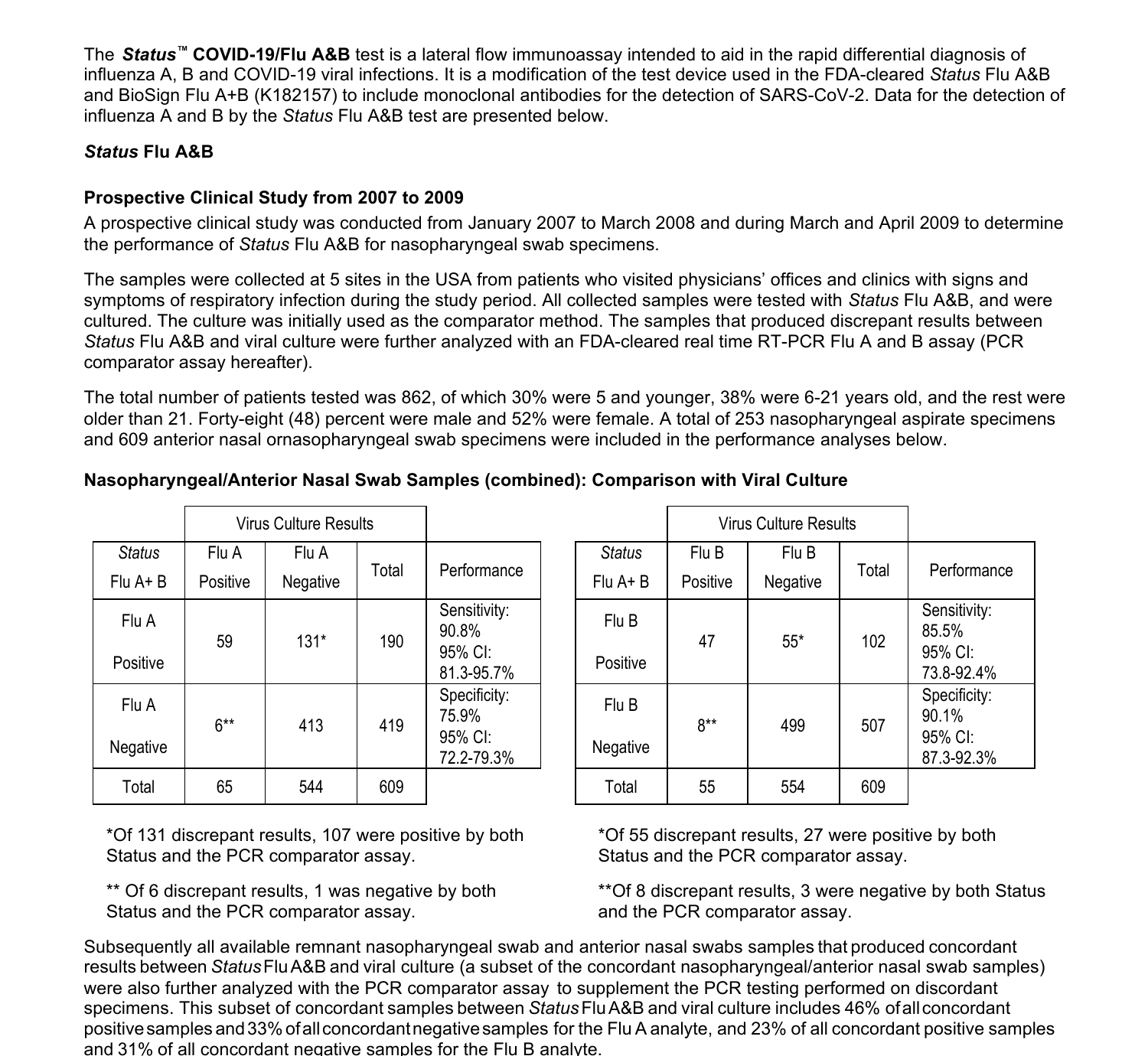Performance3 of the *Status* Flu A&B against the PCR comparator assay for all nasopharyngeal and anterior nasal swab samples are presented in the tables below.

|               |          | <b>PCR Results</b> |       |                    |               |          | <b>PCR Results</b> |      |
|---------------|----------|--------------------|-------|--------------------|---------------|----------|--------------------|------|
| <b>Status</b> | Flu A    | Flu A              | Total | Performance        | <b>Status</b> | Flu B    | Flu B              | Tota |
| $Flu A + B$   | Positive | Negative           |       |                    | $Flu A + B$   | Positive | Negative           |      |
| Flu A         | 165      | 25                 | 190   | Sensitivity: 92.2% | Flu B         | 72       | 30                 | 102  |
| Positive      |          |                    |       | 95% CI: 87.3-95.3% | Positive      |          |                    |      |
| Flu A         | 14       | 405                | 419   | Specificity: 94.2% | Flu B         | 8        | 499                | 507  |
| Negative      |          |                    |       | 95% CI: 91.6-96.0% | Negative      |          |                    |      |
| Total         | 179      | 430                | 609   |                    | Total         | 80       | 529                | 609  |

|  | Nasopharyngeal and Anterior Nasal Swab Samples (combined): Comparison with PCR |  |  |
|--|--------------------------------------------------------------------------------|--|--|
|--|--------------------------------------------------------------------------------|--|--|

|               |          | <b>PCR Results</b> |       |                    |               |          | <b>PCR Results</b> |       |                    |
|---------------|----------|--------------------|-------|--------------------|---------------|----------|--------------------|-------|--------------------|
| <b>Status</b> | Flu A    | Flu A              |       |                    | <b>Status</b> | Flu B    | Flu B              |       |                    |
| Flu A+B       | Positive | Negative           | Total | Performance        | $Flu A + B$   | Positive | Negative           | Total | Performance        |
| Flu A         | 165      | 25                 | 190   | Sensitivity: 92.2% | Flu B         | 72       | 30                 | 102   | Sensitivity: 90.0% |
| Positive      |          |                    |       | 95% CI: 87.3-95.3% | Positive      |          |                    |       | 95% CI: 81.5-94.8% |
| Flu A         | 14       | 405                | 419   | Specificity: 94.2% | Flu B         | 8        | 499                | 507   | Specificity: 94.3% |
| Negative      |          |                    |       | 95% CI: 91.6-96.0% | Negative      |          |                    |       | 95% CI: 92.0-96.0% |
| Total         | 179      | 430                | 609   |                    | Total         | 80       | 529                | 609   |                    |

## **Prospective Clinical Study from 2014 to 2016**

An additional prospective clinical study was conducted from December 2014 to May 2016 to evaluate the performance of*Status* Flu A&B for nasopharyngeal and anterior nasal swab specimens when used by operators at CLIA-waived sites. The nasopharyngeal and anterior nasal swab specimens were collected at 7 CLIA waived sites in the USA from patients with signs and symptoms of respiratory infection during the study period. All collected samples were tested with both the *Status* Flu A&B and the PCR comparator assay. The total number of patients tested prospectively in this clinical study was 307, of which 37% were 5 and younger, 50% were 6-21 years old, and the rest were older than 21. Forty-nine (49) percent were male and 51% were female.

The data showing the performance of the *Status* Flu A&B assay against the PCR comparator assay for all the prospectively collected and tested swab samples from 2014 to 2016 are presented in the tables below.

## **Nasopharyngeal and Anterior Nasal Swab Samples (combined): Comparison with PCR**

|                   |          | <b>PCR Results</b> |       |                                           |                   |          | <b>PCR Results</b> |      |
|-------------------|----------|--------------------|-------|-------------------------------------------|-------------------|----------|--------------------|------|
| <b>Status</b>     | Flu A    | Flu A              | Total | Performance                               | <b>Status</b>     | Flu B    | Flu B              | Tota |
| $Flu A + B$       | Positive | Negative           |       |                                           | $Flu A + B$       | Positive | Negative           |      |
| Flu A<br>Positive | 101      | $\overline{2}$     | 103   | Sensitivity: 90.2 %<br>95% CI: 83.3-94.4% | Flu B<br>Positive | 27       | 3                  | 30   |
| Flu A<br>Negative | 11       | 193                | 204   | Specificity: 99.0 %<br>95% CI: 96.3-99.7% | Flu B<br>Negative | 6        | 271                | 277  |
| Total             | 112      | 195                | 307   |                                           | Total             | 33       | 274                | 307  |

|                   |          | <b>PCR Results</b> |       |                                          |
|-------------------|----------|--------------------|-------|------------------------------------------|
| <b>Status</b>     | Flu B    | Flu B              | Total | Performance                              |
| Flu A+B           | Positive | Negative           |       |                                          |
| Flu B<br>Positive | 27       | 3                  | 30    | Sensitivity: 81.8%<br>95% CI: 65.6-91.4% |
| Flu B<br>Negative | 6        | 271                | 277   | Specificity: 98.9%<br>95% CI: 96.8-99.6% |
| Total             | 33       | 274                | 307   |                                          |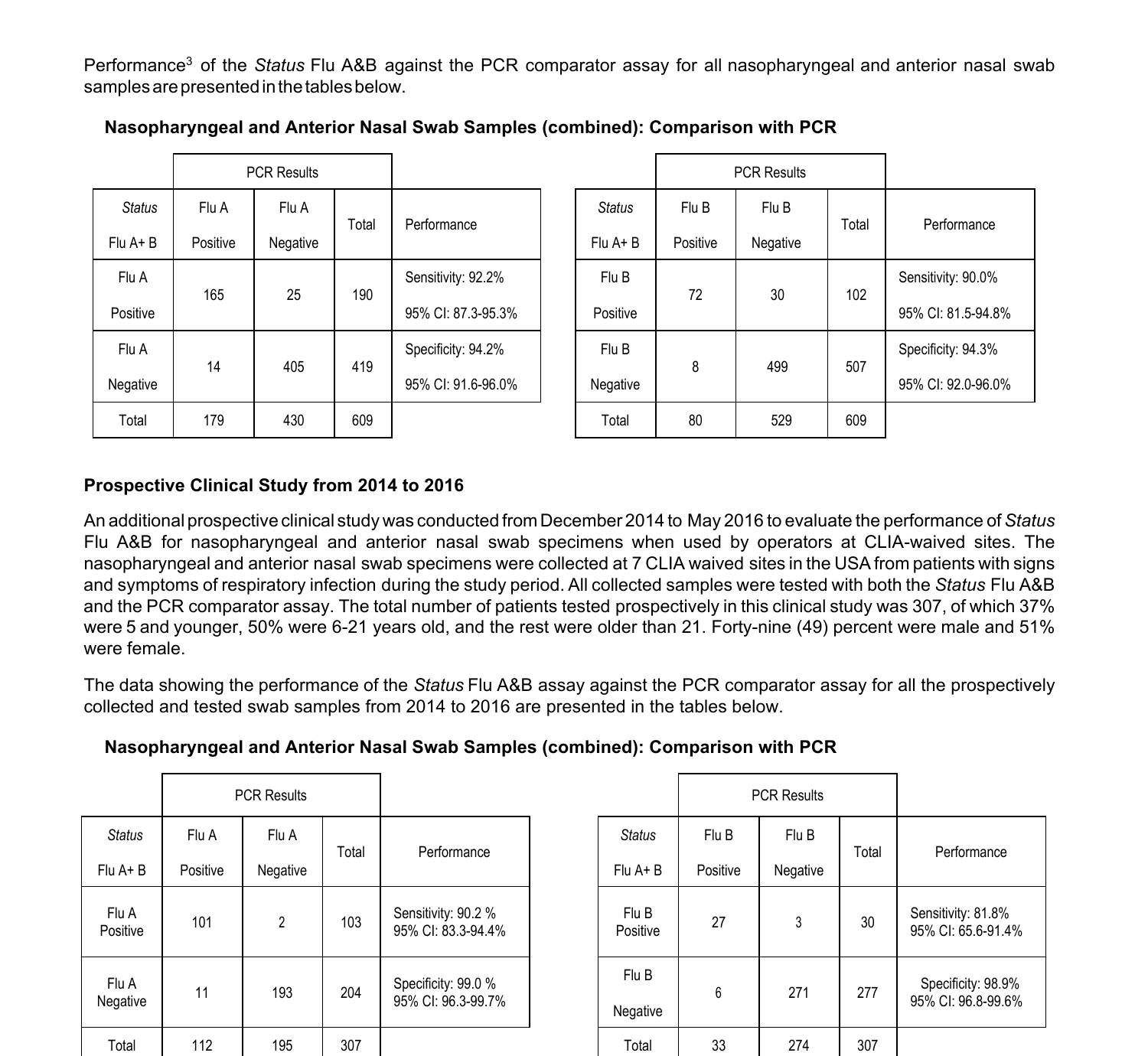#### **Prospective Clinical Study from 2007 to 2009 and from 2014 to 2016**

Combined prospective clinical data from the 2007 to 2009 study and the 2014 to 2016 CLIA waiver study against the PCR comparator assay are presented in the tables below.

|                   |          | <b>PCR Results</b> |       |                                          |                   |          | <b>PCR Results</b> |      |
|-------------------|----------|--------------------|-------|------------------------------------------|-------------------|----------|--------------------|------|
| <b>Status</b>     | Flu A    | Flu A              | Total | Performance                              | <b>Status</b>     | Flu B    | Flu B              | Tota |
| $Flu A + B$       | Positive | Negative           |       |                                          | $Flu A + B$       | Positive | Negative           |      |
| Flu A<br>Positive | 266      | 27                 | 293   | Sensitivity: 91.4%<br>95% CI: 87.6-94.1% | Flu B<br>Positive | 99       | 33                 | 132  |
| Flu A<br>Negative | 25       | 598                | 623   | Specificity: 95.7%<br>95% CI: 93.8-97.0% | Flu B<br>Negative | 14       | 770                | 784  |
| Total             | 291      | 625                | 916   |                                          | Total             | 113      | 803                | 916  |

|                   |          | <b>PCR Results</b> |       |                                          |
|-------------------|----------|--------------------|-------|------------------------------------------|
| <b>Status</b>     | Flu B    | Flu B              | Total | Performance                              |
| $Flu A + B$       | Positive | Negative           |       |                                          |
| Flu B<br>Positive | 99       | 33                 | 132   | Sensitivity: 87.6%<br>95% CI: 80.3-92.5% |
| Flu B<br>Negative | 14       | 770                | 784   | Specificity: 95.9%<br>95% CI: 94.3-97.1% |
| Total             | 113      | 803                | 916   |                                          |

#### **Nasopharyngeal and Anterior Nasal Swab Samples (combined): Comparison with PCR**

# **Analytical Performance**

#### **Limit of Detection (LOD)**

Limit of detection (LOD) for SARS-CoV-2 and influenza A and B in the *Status™* **COVID-19/Flu A&B** was determined by evaluating different concentrations of heat inactivated viruses. Natural nasopharyngeal swab specimens were obtained from healthy donors and confirmed negative for COVID-19 and Influenza A&B using the *Status™* **COVID-19/Flu A&B** test. Negative natural nasopharyngeal swab specimens were eluted in PBS. Swab elutes were combined and mixed thoroughly to create a negative clinical matrix pool to be used as the diluent. The viruses were diluted in this natural nasopharyngeal swab matrix pool to generate virus dilutions for testing. Nasopharyngeal swab samples were prepared by adding 50µL of each virus dilution onto the sterile swab. The swab samples were tested according to the test procedure in package insert.

| Virus Strains                             | Sources                                 | LoD                                              | #Positive/#Total | % Positive |
|-------------------------------------------|-----------------------------------------|--------------------------------------------------|------------------|------------|
| SARS-COV-2<br>USA-WA1/2020                | ATCC <sup>®</sup> Number.<br>VR-1986HK™ | $2.7 \times 10^{3}$<br>TCID <sub>50</sub> /mL    | 20/20            | 100        |
| Influenza A<br>Victoria/361/11(H3N2)      | Zeptometrix,<br>Cat# 0810240CF          | 4.51 x 10 <sup>1</sup><br>TCID <sub>50</sub> /mL | 20/20            | 100        |
| Influenza A<br>A/California/07/2009(H1N1) | ATCC.<br>Cat# VR-1894                   | $2.08 \times 10^5$<br>CEID <sub>50</sub> /mL     | 20/20            | 100        |
| Influenza B<br>Victoria/504/00            | Zeptometrix,<br>Cat# 0810571CF          | 5.64 x $10^2$<br>TCID <sub>50</sub> /mL          | 20/20            | 100        |
| Influenza B<br>Yamanata/16/88             | Zeptometrix,<br>Cat# 0810518CF          | $2.72 \times 10^{2}$<br>$TCID_{co}/ml$           | 20/20            | 100        |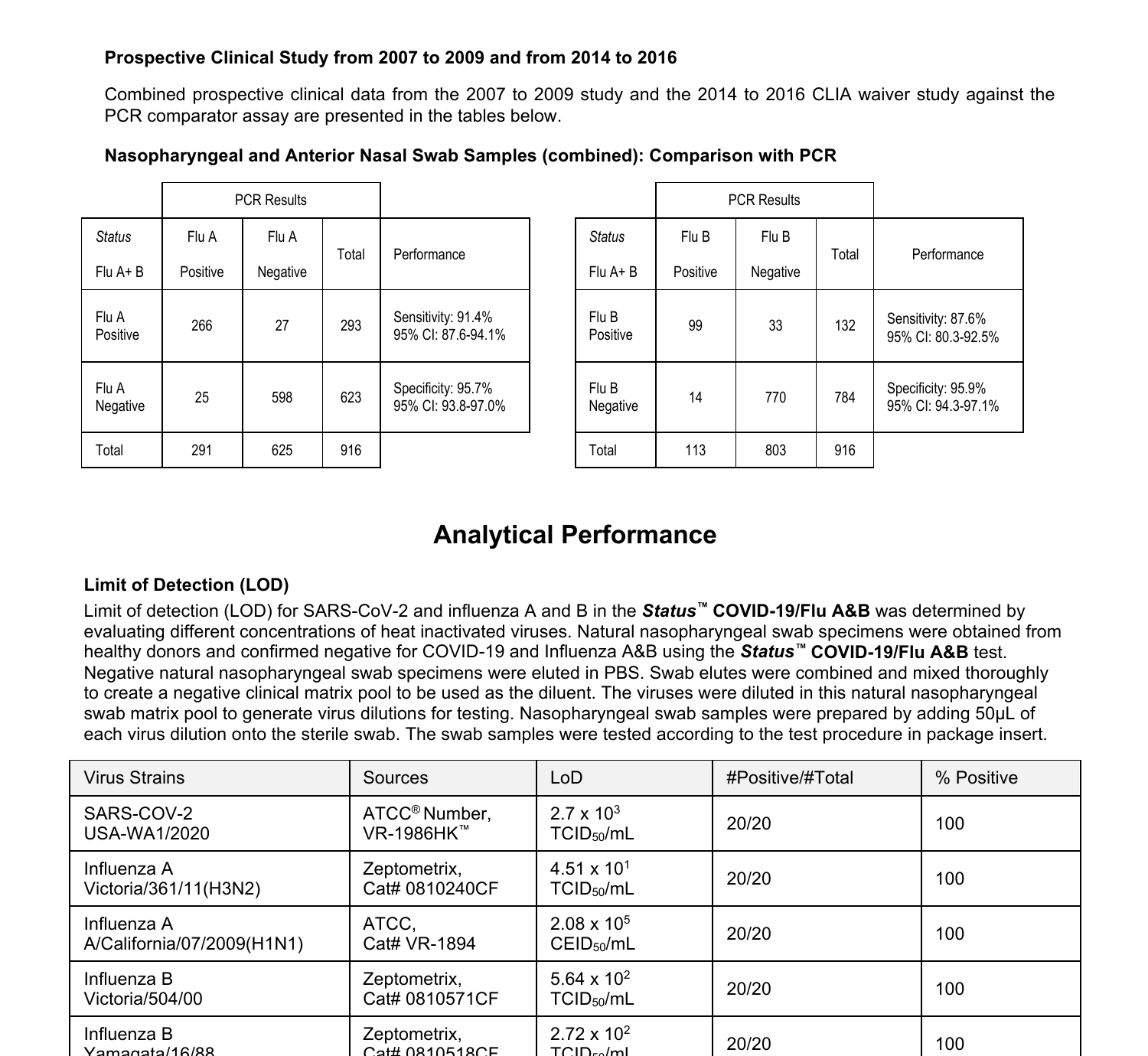#### **Analytical Reactivity/ Inclusivity**

The analytical reactivity of the monoclonal antibodies targeting SARS-CoV-2 in the *Status™* **COVID-19/Flu A&B** were evaluated with the currently available SARS-CoV-2 Strains.

| 2019-nCoV Strain/ Isolate | Source/Type                              | <b>Analytical Reactivity</b>              |  |  |
|---------------------------|------------------------------------------|-------------------------------------------|--|--|
| USA-WA1/2020              | Zeptometrix<br>Cat# 0810587CFHI/NR-52281 | $3.68 \times 10^3$ TCID <sub>50</sub> /mL |  |  |
| Hong Kong/VM20001061/2020 | Zeptometrix<br>Cat# 0810590CFHI/NR-52282 | $3.68 \times 10^3$ TCID <sub>50</sub> /mL |  |  |
| Italy-INMI1               | Zeptometrix<br>Cat# 0810589CFHI/NR-52284 | $6.52 \times 10^3$ TCID <sub>50</sub> /mL |  |  |

The 2021 CDC Human Influenza Panel was tested with the *Status™* **COVID-19/Flu A&B** and *Status* Flu A&B tests**.** The panel was tested as per the swab protocol recommended by the CDC. Briefly, a series of 5-fold dilutions were prepared with each panel. These dilutions were tested in five replicates until two consecutive dilutions were negative. Test results are tabulated next.

CDC human influenza virus A panel (VP2021) test result (Swab sample)

| Influenza Virus<br>(Type/Subtype) | Virus Strain<br>Name                                                        | Virus Serial Dilution Concentration (EID <sub>50</sub> /mL) and Number of Positive Results<br>at Each Dilution (no. of positives /5 replicates) |            |         |         |         |                       |                       |           |           |                        |
|-----------------------------------|-----------------------------------------------------------------------------|-------------------------------------------------------------------------------------------------------------------------------------------------|------------|---------|---------|---------|-----------------------|-----------------------|-----------|-----------|------------------------|
|                                   | A/Perth/16/200<br>9<br>A/Tasmania/50<br>3/2020<br><b>A/Christ</b><br>Church | Concentration                                                                                                                                   | 5          | 2x107.3 | 4x1063  | 8x105.3 | 1.6x10 <sup>5.3</sup> | 3.2x1043              | 6.4x1033  | 1.28x1033 | 2.56x10 <sup>2.3</sup> |
| A(H3N2)                           |                                                                             | Status Flu A&B                                                                                                                                  | n/a        | 5/5     | 5/5     | 5/5     | 5/5                   | 5/5                   | 4/5       | 0/5       | 0/5                    |
|                                   |                                                                             | Status™<br>COVID-19/Flu A&B                                                                                                                     | n/a        | 5/5     | 5/5     | 5/5     | 5/5                   | 5/5                   | 4/5       | 0/5       | 0/5                    |
|                                   |                                                                             | Concentration                                                                                                                                   | 108.5      | 2x107.5 | 4x106.5 | 8x105.5 | 1.6x105.5             | 3.2x104.5             | 6.4x103.5 | 1.28x1035 | 2.56x102.5             |
| A(H3N2)                           |                                                                             | Status Flu A&B                                                                                                                                  | n/a        | 5/5     | 3/5     | 0/5     | 0/5                   | 5/5                   | 3/5       | 0/5       | 0/5                    |
|                                   |                                                                             | Status™<br>COVID-19/Flu A&B                                                                                                                     | n/a        | 5/5     | 3/5     | 0/5     | 0/5                   | 5/5                   | 4/5       | 0/5       | 0/5                    |
|                                   |                                                                             | Concentration                                                                                                                                   | 109.2      | 2x108.2 | 4x107.2 | 8x106.2 | 1.6x106.2             | 3.2x10 <sup>5.2</sup> | 6.4x104.2 | n/a       | n/a                    |
| $A(H1N1)$ pdm09                   |                                                                             | Status Flu A&B                                                                                                                                  | n/a        | 5/5     | 5/5     | 5/5     | 4/5                   | 0/5                   | 0/5       | n/a       | n/a                    |
|                                   | /16/2010                                                                    | Status™<br>COVID-19/Flu A&B                                                                                                                     | n/a        | 5/5     | 5/5     | 5/5     | 4/5                   | 0/5                   | 0/5       | n/a       | n/a                    |
|                                   |                                                                             | Concentration                                                                                                                                   | $10^{8.2}$ | 2x1072  | 4x1062  | 8x105.2 | 1.6x10 <sup>5.2</sup> | 3.2x1042              | 6.4x103.2 | n/a       | n/a                    |
| $A(H1N1)$ pdm09                   | A/Victoria/2570                                                             | Status Flu A&B                                                                                                                                  | n/a        | 5/5     | 5/5     | 5/5     | 3/5                   | 0/5                   | 0/5       | n/a       | n/a                    |
|                                   | /2019                                                                       | Status™<br>COVID-19/Flu A&B                                                                                                                     | n/a        | 5/5     | 5/5     | 5/5     | 3/5                   | 0/5                   | 0/5       | n/a       | n/a                    |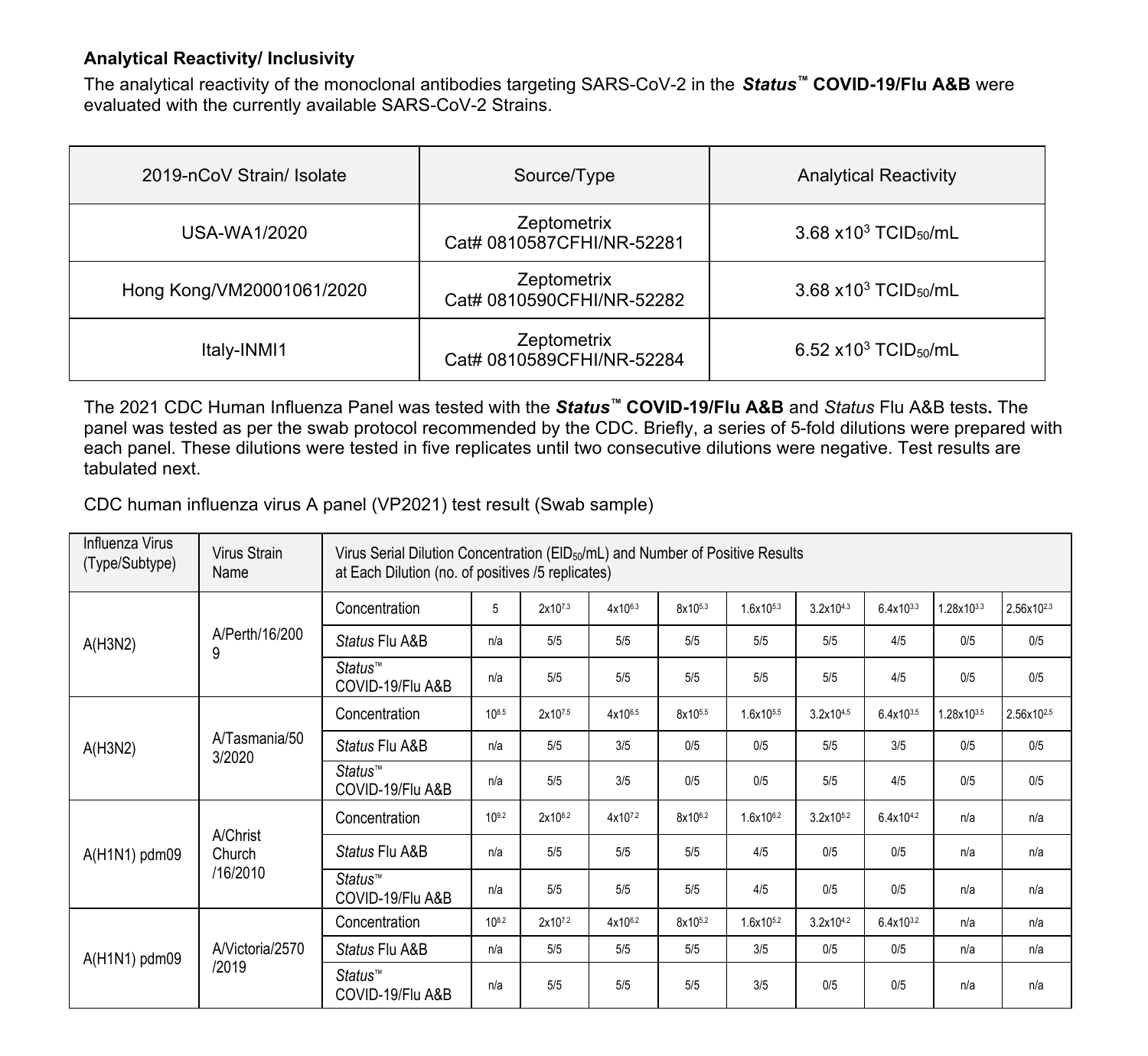| <b>B</b> (Victoria<br>lineage) | B/Michigan/09/20<br>11   | Concentration               | 106.9      | 2x105.9 | 4x104.9 | 8x103.9 | 1.6x1039   | 3.2x10 <sup>29</sup> | 6.4x101.9 | n/a       |
|--------------------------------|--------------------------|-----------------------------|------------|---------|---------|---------|------------|----------------------|-----------|-----------|
|                                |                          | Status Flu A&B              | n/a        | 5/5     | 5/5     | 5/5     | 3/5        | 0/5                  | 0/5       | n/a       |
|                                |                          | Status™<br>COVID-19/Flu A&B | n/a        | 5/5     | 5/5     | 5/5     | 3/5        | 0/5                  | 0/5       | n/a       |
| <b>B</b> (Victoria<br>lineage) | B/Washington/02/<br>2019 | Concentration               | $10^{9.3}$ | 2x108.3 | 4x1073  | 8x106.3 | 1.6x 106.3 | 3.2x1053             | 6.4x104.3 | n/a       |
|                                |                          | Status Flu A&B              | n/a        | 5/5     | 5/5     | 5/5     | 4/5        | 0/5                  | 0/5       | n/a       |
|                                |                          | Status™<br>COVID-19/Flu A&B | n/a        | 5/5     | 5/5     | 5/5     | 4/5        | 0/5                  | 0/5       | n/a       |
|                                | B/Texas/81/2016          | Concentration               | 108.1      | 2x107.1 | 4x106.1 | 8x105.1 | 1.6x105.1  | 3.2x1041             | 6.4x103.1 | n/a       |
| B (Yamagata                    |                          | Status Flu A&B              | n/a        | 5/5     | 5/5     | 5/5     | 5/5        | 0/5                  | 0/5       | n/a       |
| lineage)                       |                          | Status™<br>COVID-19/Flu A&B | n/a        | 5/5     | 5/5     | 5/5     | 5/5        | 0/5                  | 0/5       | n/a       |
| B (Yamagata<br>lineage)        | B/Phuket/3073/20<br>13   | Concentration               | 109.9      | 2x108.9 | 4x107.9 | 8x106.9 | 1.6x106.9  | 3.2x105.9            | 6.4x104.9 | 1.28x1049 |
|                                |                          | Status Flu A&B              | n/a        | 5/5     | 5/5     | 3/5     | 5/5        | 1/5                  | 0/5       | 0/5       |
|                                |                          | Status™<br>COVID-19/Flu A&B | n/a        | 5/5     | 5/5     | 3/5     | 5/5        | 2/5                  | 0/5       | 0/5       |

CDC human influenza virus B panel (VP2021) test result (Swab sample)

The analytical inclusivity for influenza A and B was demonstrated with *Status*FluA&B using a total of 49 influenza strains: 34 strains of influenza A type and 15 strains of influenza B type. Additional information detailing this testing can be found in *Status* Flu A&B package insert.

#### **Analytical Specificity (Cross-reactivity)**

Cross-reactivity of the *Status™* **COVID-19/Flu A&B** test was evaluated by testing a panel of related pathogens, high prevalence disease agents, and normal or pathogenic flora that are reasonably likely to be encountered in clinical specimens and could potentially cross-react with the *Status™* **COVID-19/Flu A&B** test including ten (10) bacteria, eighteen (18) viruses, and one (1) negative matrix. Each organism and virus were tested in the absence or presence of heat inactivated SARS-CoV-2, Influenza A, and B at 3 x LoD. No cross-reactivity was seen with the listed microorganisms when tested at the concentration presented in the table below.

| <b>Potential Cross-reactant</b>      | Concentration tested                          |  |  |
|--------------------------------------|-----------------------------------------------|--|--|
| Human coronavirus 229E               | $1.0 \times 10^5$ TCID <sub>50</sub> /mL      |  |  |
| Human coronavirus OC43               | $1.0 \times 10^5$ TCID <sub>50</sub> /mL      |  |  |
| Human coronavirus NL63               | $1.0 \times 10^5$ TCID <sub>50</sub> /mL      |  |  |
| Adenovirus C1                        | $1.0 \times 10^5$ TCID <sub>50</sub> /mL      |  |  |
| Human Metapneumovirus(hMPV)          | 3.89 x 10 <sup>4</sup> TCID <sub>50</sub> /mL |  |  |
| Parainfluenza virus 1, C35           | $1.0 \times 10^5$ TCID <sub>50</sub> /mL      |  |  |
| $D_{\text{model}}(l_{\text{model}})$ | $4.0 \times 405$ TOID $-100$                  |  |  |

Cross-Reactivity-SARS-CoV-2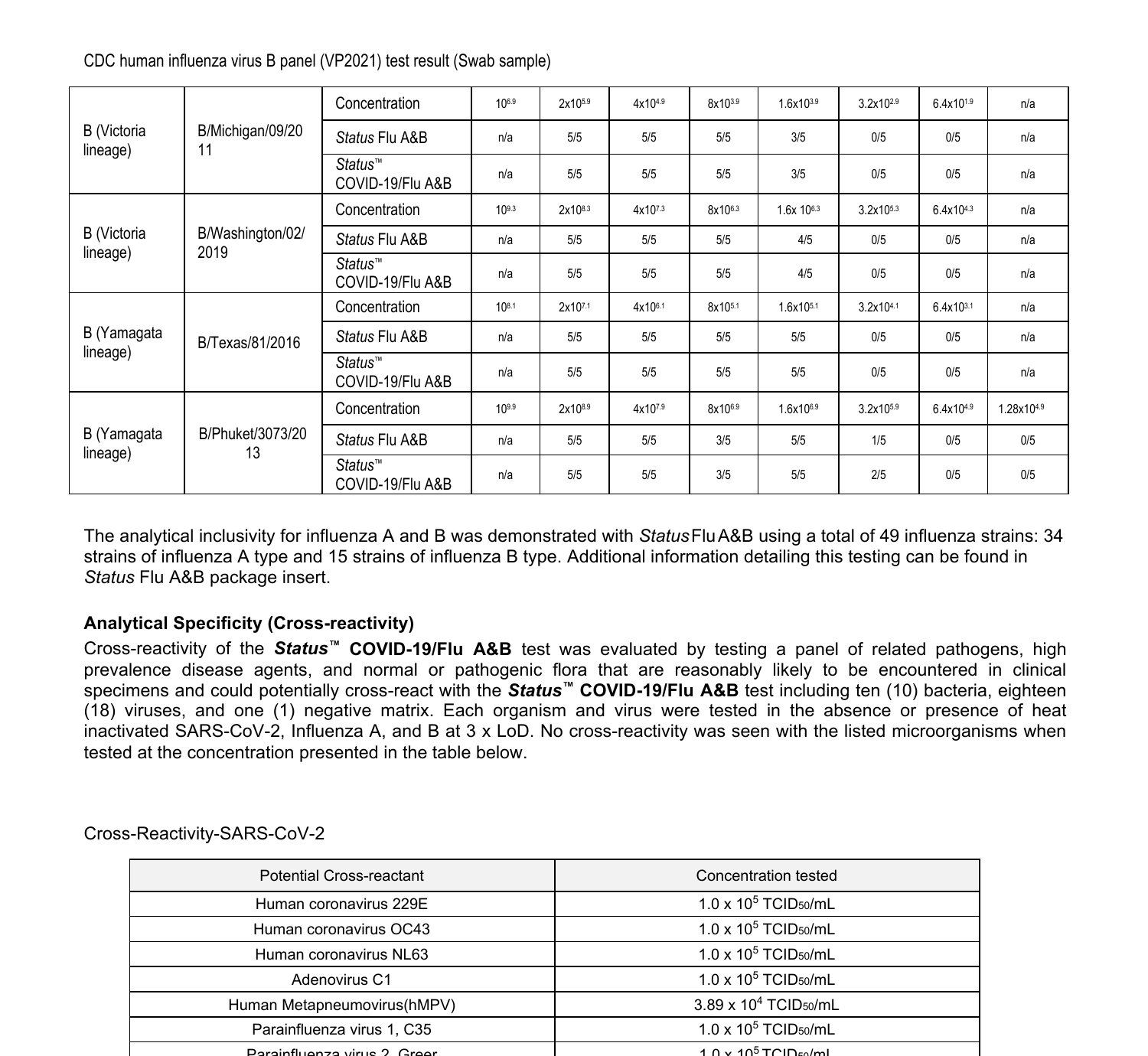| Parainfluenza virus 3, C243            | $1.0 \times 10^5$ TCID <sub>50</sub> /mL |  |  |
|----------------------------------------|------------------------------------------|--|--|
| Parainfluenza virus 4, CH19503         | $1.0 \times 10^5$ TCID <sub>50</sub> /mL |  |  |
| Influenza A A/California/2/2014(H3N2)  | $1.0 \times 10^5$ TCID <sub>50</sub> /mL |  |  |
| Influenza A A/Hong Kong/8/68(H3N2)     | $1.0 \times 10^5$ TCID <sub>50</sub> /mL |  |  |
| Influenza A A/California/07/2009(H1N1) | $1.0 \times 10^5$ CEID <sub>50</sub> /mL |  |  |
| Influenza B B/Russia/69                | $1.0 \times 10^5$ CEID <sub>50</sub> /mL |  |  |
| Influenza B B/Florida/02/06            | $1.0 \times 10^5$ TCID <sub>50</sub> /mL |  |  |
| Human enterovirus 71Strain: H          | $1.0 \times 10^5$ TCID <sub>50</sub> /mL |  |  |
| Human respiratory syncytial virus, A2  | 1.0 x 10 <sup>5</sup> PFU/mL             |  |  |
| Rhinovirus 2060                        | $1.0 \times 10^5$ PFU/mL                 |  |  |
| Haemophilus influenza                  | $4 \times 10^4$ cfu/mL                   |  |  |
| Streptococcus pneumoniae               | $2.0 \times 10^4$ cfu/mL                 |  |  |
| Streptococcus pyogenes, Bruno          | $4.0 \times 10^6$ cfu/mL                 |  |  |
| Candida albicans                       | $1.0 \times 10^6$ cfu/mL                 |  |  |
| Bordetella pertussis, 18323            | $1.0 \times 10^6$ cfu/mL                 |  |  |
| Mycoplasma pneumoniae                  | $1.0 \times 10^6$ cfu/mL                 |  |  |
| Chlamydia pneumoniae TW-183            | $1.0 \times 10^6$ IFU/mL                 |  |  |
| Legionella pneumophila                 | $1.0 \times 10^6$ cfu/mL                 |  |  |
| Pneumocystis jirovecii                 | $1.0 \times 10^6$ cfu/mL                 |  |  |
| Staphylococcus epidermidis             | $1.0 \times 10^6$ cfu/mL                 |  |  |
| Staphylococcus aureus                  | $1.0 \times 10^6$ cfu/mL                 |  |  |
| Pooled human nasal wash                | <b>NA</b>                                |  |  |

## Cross-Reactivity-Influenza A

| <b>Potential Cross-reactant</b> | Concentration tested                          |  |  |
|---------------------------------|-----------------------------------------------|--|--|
| Human corona virus 229E         | $1.0 \times 10^5$ TCID <sub>50</sub> /mL      |  |  |
| Human corona virus OC43         | $1.0 \times 10^5$ TCID <sub>50</sub> /mL      |  |  |
| Human corona virus NL63         | $1.0 \times 10^5$ TCID <sub>50</sub> /mL      |  |  |
| Adenovirus C1                   | $1.0 \times 10^5$ TCID <sub>50</sub> /mL      |  |  |
| Human Metapneumovirus(hMPV)     | 3.89 x 10 <sup>4</sup> TCID <sub>50</sub> /mL |  |  |
| Parainfluenza virus 1, C35      | $1.0 \times 10^5$ TCID <sub>50</sub> /mL      |  |  |
| Parainfluenza virus 2. Greer    | $1.0 \times 10^5$ TCID <sub>50</sub> /mL      |  |  |
| Parainfluenza virus 3, C243     | $1.0 \times 10^5$ TCID <sub>50</sub> /mL      |  |  |
| Parainfluenza virus 4, CH19503  | $1.0 \times 10^5$ TCID <sub>50</sub> /mL      |  |  |
| Influenza B B/Russia/69         | $1.0 \times 10^5$ CEID <sub>50</sub> /mL      |  |  |
| Influenza B B/Florida/02/06     | $1.0 \times 10^5$ TCID <sub>50</sub> /mL      |  |  |
| Human enterovirus 71Strain: H   | $1.0 \times 10^5$ TCID <sub>50</sub> /mL      |  |  |
|                                 |                                               |  |  |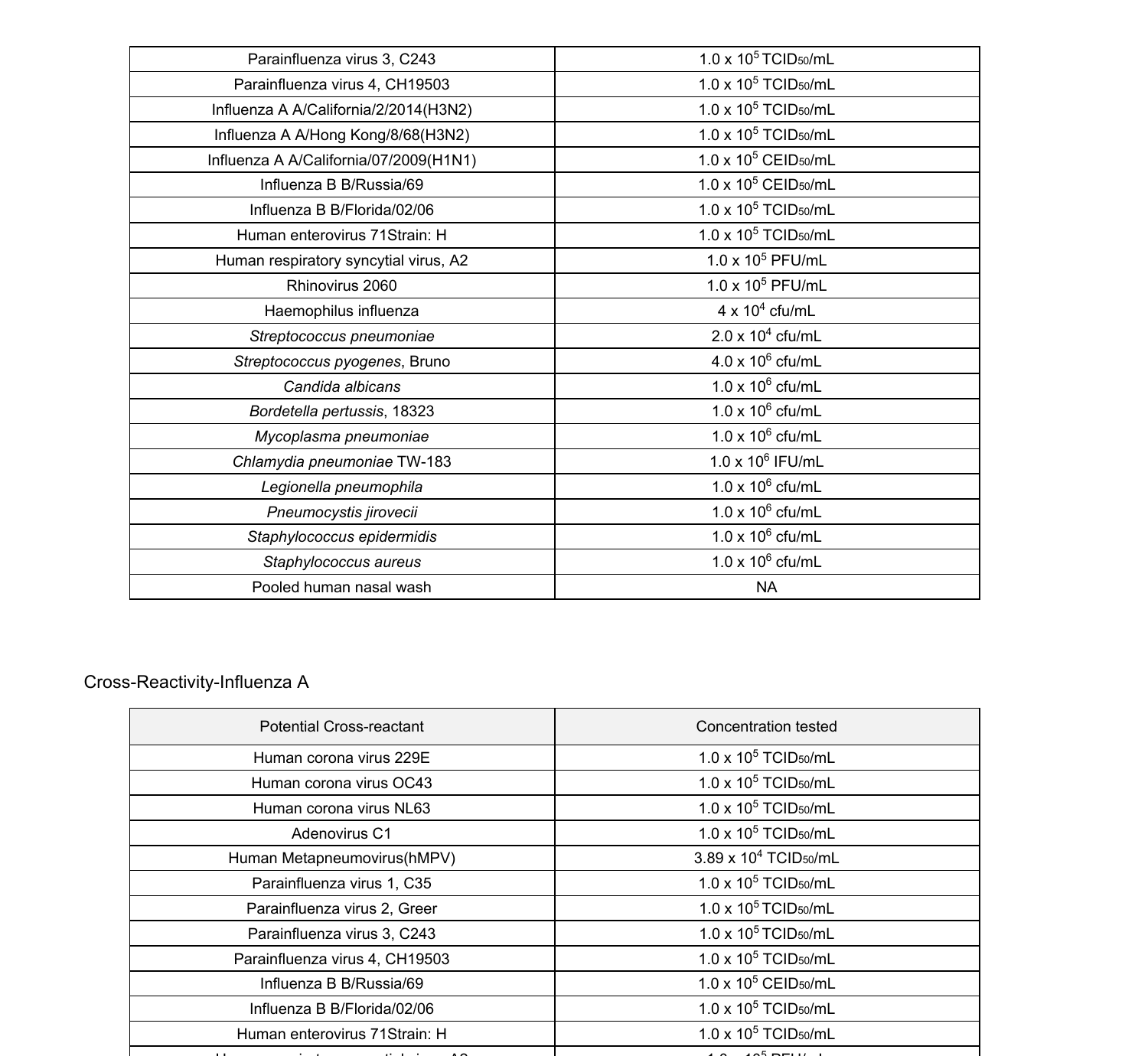| Rhinovirus 2060               | $1.0 \times 10^5$ PFU/mL |  |  |
|-------------------------------|--------------------------|--|--|
| Haemophilus influenza         | $4 \times 10^4$ cfu/mL   |  |  |
| Streptococcus pneumoniae      | $2.0 \times 10^4$ cfu/mL |  |  |
| Streptococcus pyogenes, Bruno | $4.0 \times 10^6$ cfu/mL |  |  |
| Candida albicans              | $1.0 \times 10^6$ cfu/mL |  |  |
| Bordetella pertussis, 18323   | $1.0 \times 10^6$ cfu/mL |  |  |
| Mycoplasma pneumoniae         | $1.0 \times 10^6$ cfu/mL |  |  |
| Chlamydia pneumoniae TW-183   | $1.0 \times 10^6$ IFU/mL |  |  |
| Legionella pneumophila        | $1.0 \times 10^6$ cfu/mL |  |  |
| Pneumocystis jirovecii        | $1.0 \times 10^6$ cfu/mL |  |  |
| Staphylococcus epidermidis    | $1.0 \times 10^6$ cfu/mL |  |  |
| Staphylococcus aureus         | $1.0 \times 10^6$ cfu/mL |  |  |
| Pooled human nasal wash       | <b>NA</b>                |  |  |

## Cross-Reactivity- Influenza B

| <b>Potential Cross-reactant</b>        | Concentration tested                          |  |  |
|----------------------------------------|-----------------------------------------------|--|--|
| Human corona virus 229E                | $1.0 \times 10^5$ TCID <sub>50</sub> /mL      |  |  |
| Human corona virus OC43                | $1.0 \times 10^5$ TCID <sub>50</sub> /mL      |  |  |
| Human corona virus NL63                | $1.0 \times 10^5$ TCID <sub>50</sub> /mL      |  |  |
| Adenovirus C1                          | 1.0 x 10 <sup>5</sup> TCID <sub>50</sub> /mL  |  |  |
| Human Metapneumovirus(hMPV)            | 3.89 x 10 <sup>4</sup> TCID <sub>50</sub> /mL |  |  |
| Parainfluenza virus 1. C35             | $1.0 \times 10^5$ TCID <sub>50</sub> /mL      |  |  |
| Parainfluenza virus 2, Greer           | $1.0 \times 10^5$ TCID <sub>50</sub> /mL      |  |  |
| Parainfluenza virus 3, C243            | $1.0 \times 10^5$ TCID <sub>50</sub> /mL      |  |  |
| Parainfluenza virus 4, CH19503         | 1.0 x 10 <sup>5</sup> TCID <sub>50</sub> /mL  |  |  |
| Influenza A A/California/2/2014(H3N2)  | $1.0 \times 10^5$ TCID <sub>50</sub> /mL      |  |  |
| Influenza A A/Hong Kong/8/68(H3N2)     | $1.0 \times 10^5$ TCID <sub>50</sub> /mL      |  |  |
| Influenza A A/California/07/2009(H1N1) | 1.0 x 10 <sup>5</sup> CEID <sub>50</sub> /mL  |  |  |
| Human enterovirus 71Strain: H          | $1.0 \times 10^5$ TCID <sub>50</sub> /mL      |  |  |
| Human respiratory syncytial virus, A2  | 1.0 x 10 <sup>5</sup> PFU/mL                  |  |  |
| Rhinovirus 2060                        | $1.0 \times 10^5$ PFU/mL                      |  |  |
| Haemophilus influenza                  | $4 \times 10^4$ cfu/mL                        |  |  |
| Streptococcus pneumoniae               | $2.0 \times 10^4$ cfu/mL                      |  |  |
| Streptococcus pyogenes, Bruno          | $4.0 \times 10^6$ cfu/mL                      |  |  |
| Candida albicans                       | $1.0 \times 10^6$ cfu/mL                      |  |  |
| Bordetella pertussis, 18323            | $1.0 \times 10^6$ cfu/mL                      |  |  |
| Mycoplasma pneumoniae                  | $1.0 \times 10^6$ cfu/mL                      |  |  |
| Chlamydia pneumoniae TW-183            | 1.0 x 10 <sup>6</sup> IFU/mL                  |  |  |
| Legionella pneumophila                 | $1.0 \times 10^6$ cfu/mL                      |  |  |
|                                        |                                               |  |  |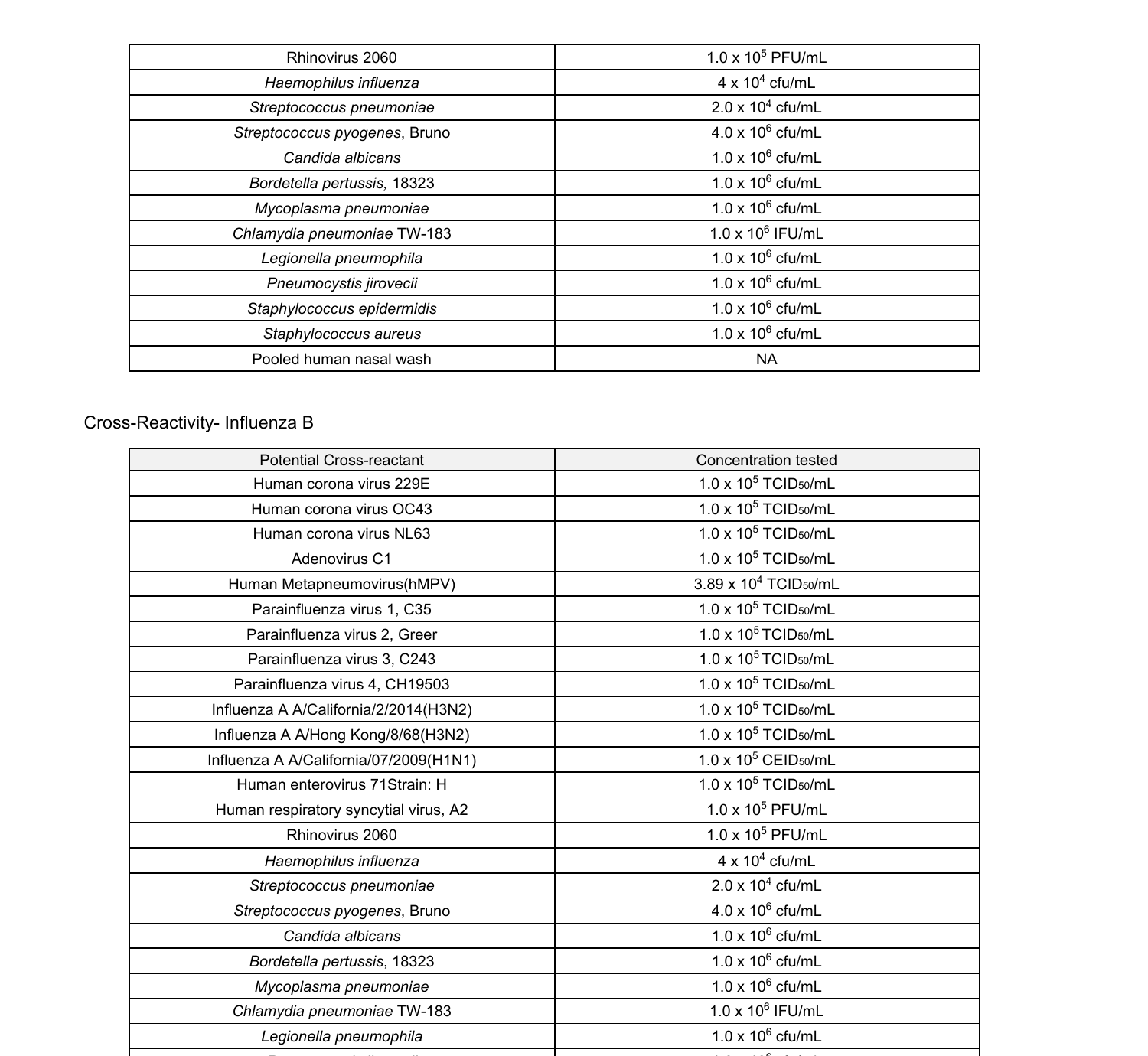| Staphylococcus epidermidis | $1.0 \times 10^6$ cfu/mL |
|----------------------------|--------------------------|
| Staphylococcus aureus      | $1.0 \times 10^6$ cfu/mL |
| Pooled human nasal wash    | <b>NA</b>                |

To estimate the likelihood of cross-reactivity with SARS-CoV-2, Influenza A or B virus in the presence of organisms that were not available for wet testing, due to unavailability of BSL-3 access, *in silico* analysis using the Basic Local Alignment Search Tool (BLAST) managed by the National Center for Biotechnology Information (NCBI) was used to assess the degree of protein sequence homology.

- The comparison between SARS-CoV-2 nucleocapsid protein, MERS-CoV and *human corona virus* HKU1 revealed that cross-reactivity cannot be ruled out. Homology for HKU1 and MERS-CoV is relatively low, at 48.5% across 91% of sequence and 36.7% across 82% of the sequence, respectively.
- Wet testing with SARS-coronavirus was not conducted. However, in silico analysis indicated that cross-reactivity is likely.
- No significant similarity found between *Mycobacterium tuberculosis*, and SARS-CoV-2, or between *Mycobacterium tuberculosis* and Influenza A or B, however, cross-reactivity cannot be ruled out.
- No significant similarity found between *SARS-Coronavirus* and Influenza A or B, however, cross-reactivity cannot be ruled out.
- No significant similarity found between *MERS-coronavirus* and Influenza A or B, however, cross-reactivity cannot be ruled out.
- No significant similarity found between *Human coronavirus HKU* and Influenza A or B, however, cross-reactivity cannot be ruled out.

#### **Endogenous Interfering Substances**

The potential interference of endogenous substances with the antibodies used for the detection of COVID-19, Influenza A and B was examined by testing nineteen (19) substances in a negative clinical matrix, in the absence or presence of each virus; at 3 x LOD concentrations for SARS-CoV-2, Influenza A, and Influenza B. The interference study was conducted using medically relevant concentrations of the potentially interfering substances listed below to assess the potential interference of the substances on the performance of the *Status™* **COVID-19/Flu A&B** test. No interference was seen with the listed substances when tested at the concentration presented in the table below.

| Interfering Substance                            | Active Ingredient                             | Concentration |  |
|--------------------------------------------------|-----------------------------------------------|---------------|--|
| Mucin                                            | Mucin                                         | $5.0$ mg/mL   |  |
| Whole blood (human)                              | <b>Blood</b>                                  | 5%            |  |
| Halls Cough Suppressant/Oral<br>Anesthetic Drops | Menthol                                       | $1.5$ mg/mL   |  |
| Nasacort Allergy 24H                             | Triamcinolone acetonide                       | 5%            |  |
| <b>Rhinocort Allergy Spray</b>                   | Budesonide (Glucocorticoid)                   | 5%            |  |
| ZICAM Cold Remedy + Multi-<br>Symptom Relief     | Galphimia glauca, luffa operculata, sabadilla | 5%            |  |
| Afrin Nasal Spray                                | Oxymetazoline HCL                             | 15%           |  |
| Cepacol Extra Strength                           | Benzocaine, Menthol                           | $1.5$ mg/mL   |  |
| Flonase Allergy Relief                           | Fluticasone Propionate (Glucocorticoid)       | 5%            |  |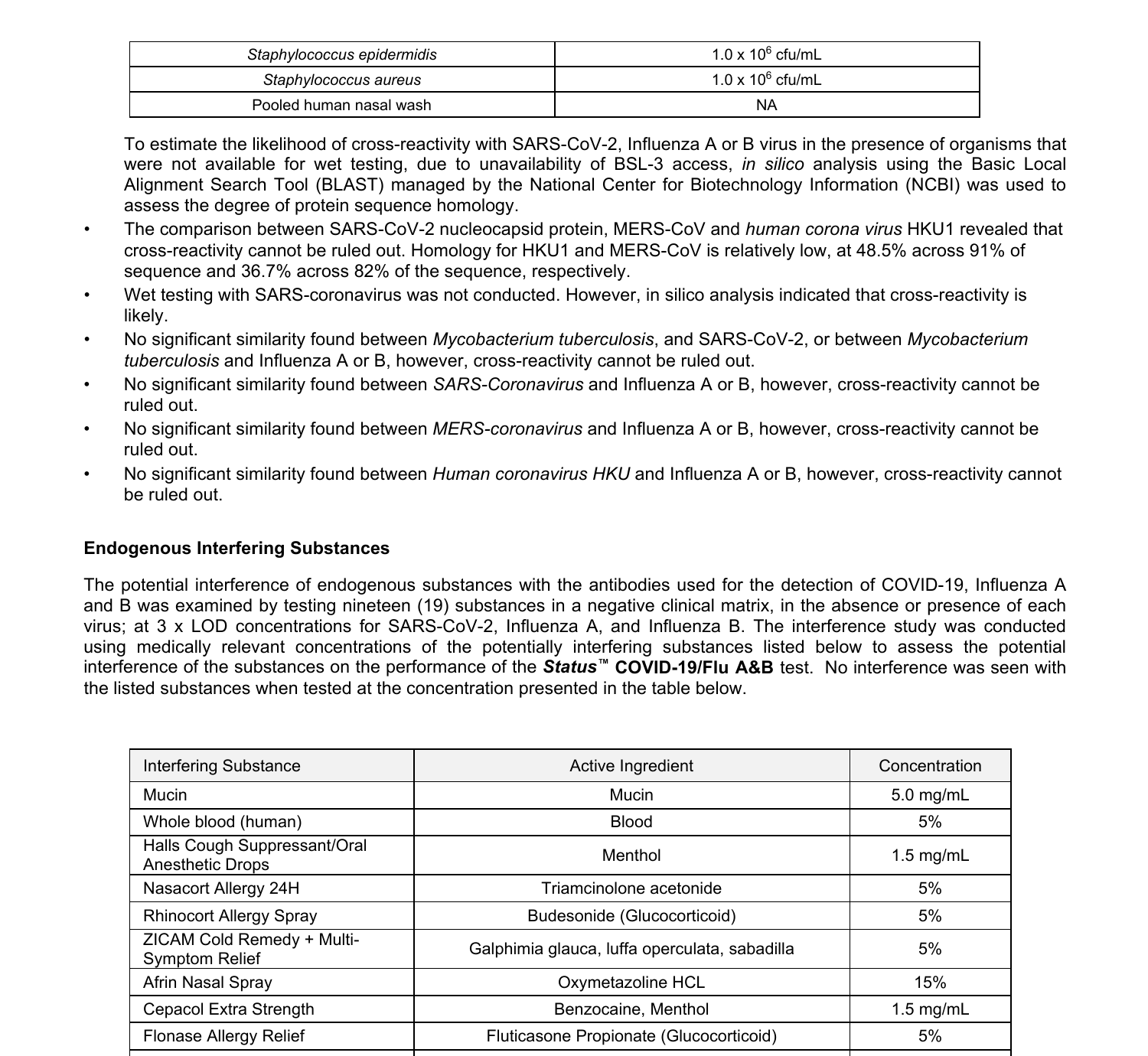| Saline nasal spray                     | Saline                                                     | 15%           |
|----------------------------------------|------------------------------------------------------------|---------------|
| NasoGEL(NeilMed)                       | Sodium Chloride, Sodium Bicarbonate, Sodium<br>Hyaluronate | 5%            |
| Tobramycine                            | Tobramycin                                                 | $10 \mu q/mL$ |
| Zanamivir                              | Zanamivir                                                  | 282.0 ng/mL   |
| <b>CVS Sinus Relief</b><br>Nasal spray | Phenylephrine hydrochloride                                | 15%           |
| NasalCrom Nasal spray                  | Cromolyn sodium                                            | 15%           |
| Sore throat phenol spray               | Phenol                                                     | 15%           |
| Homeopathic (Alkalol)                  | Galphima glauca 6X, Luffa operculata 6X, Sabadila 6X       | 1:10 dilution |
| Mupirocin                              | Mupirocin                                                  | 10mg/mL       |

#### **High-dose Hook Effect**

A high-dose hook effect was not detected in the *Status™* **COVID-19/Flu A&B** test, for the SARS-CoV-2, Influenza A and B viral strains at the concentration listed below.

| Virus Type         | Viral Strain         | Concentration tested                         |  |
|--------------------|----------------------|----------------------------------------------|--|
| SARS-CoV-2         | USA-WA1/2020         | 1.15 x $10^7$ TCID <sub>50</sub> /mL         |  |
| Influenza A (H3N2) | A/California/2/2014  | 5.8 x 10 <sup>5</sup> TCID <sub>50</sub> /mL |  |
| Influenza A(H3N2)  | A/Hong Kong/8/68     | $1.26 \times 10^6$ TCID <sub>50</sub> /mL    |  |
| Influenza A (H3N2) | Victoria/361/11      | $1.41 \times 10^5$ TCID <sub>50</sub> /mL    |  |
| Influenza A (H1N1) | A/California/07/2009 | 5.2 x $10^7$ CEID <sub>50</sub> /mL          |  |
| Influenza B        | B/Russia/69          | 1.5 x $10^6$ CEID <sub>50</sub> /mL          |  |
| Influenza B        | B/Florida/02/06      | $1.05 \times 10^6$ TCID <sub>50</sub> /mL    |  |
| Influenza B        | B/Victoria/504/00    | $1.41 \times 10^5$ TCID <sub>50</sub> /mL    |  |
| Influenza B        | B/Yamagata/16/88     | $1.70 \times 10^5$ TCID <sub>50</sub> /mL    |  |

## **Co-infection (Competitive Interference)**

For Co-infection, SARS-CoV-2 at levels near LOD was tested in the presence of high levels of influenza A or influenza B and influenza A and influenza B at levels near LOD were tested in the presence of high levels of SARS-CoV-2. No competitive interference was seen between SARS-CoV-2 and Influenza A and B in this testing at the concentration listed in the tables below.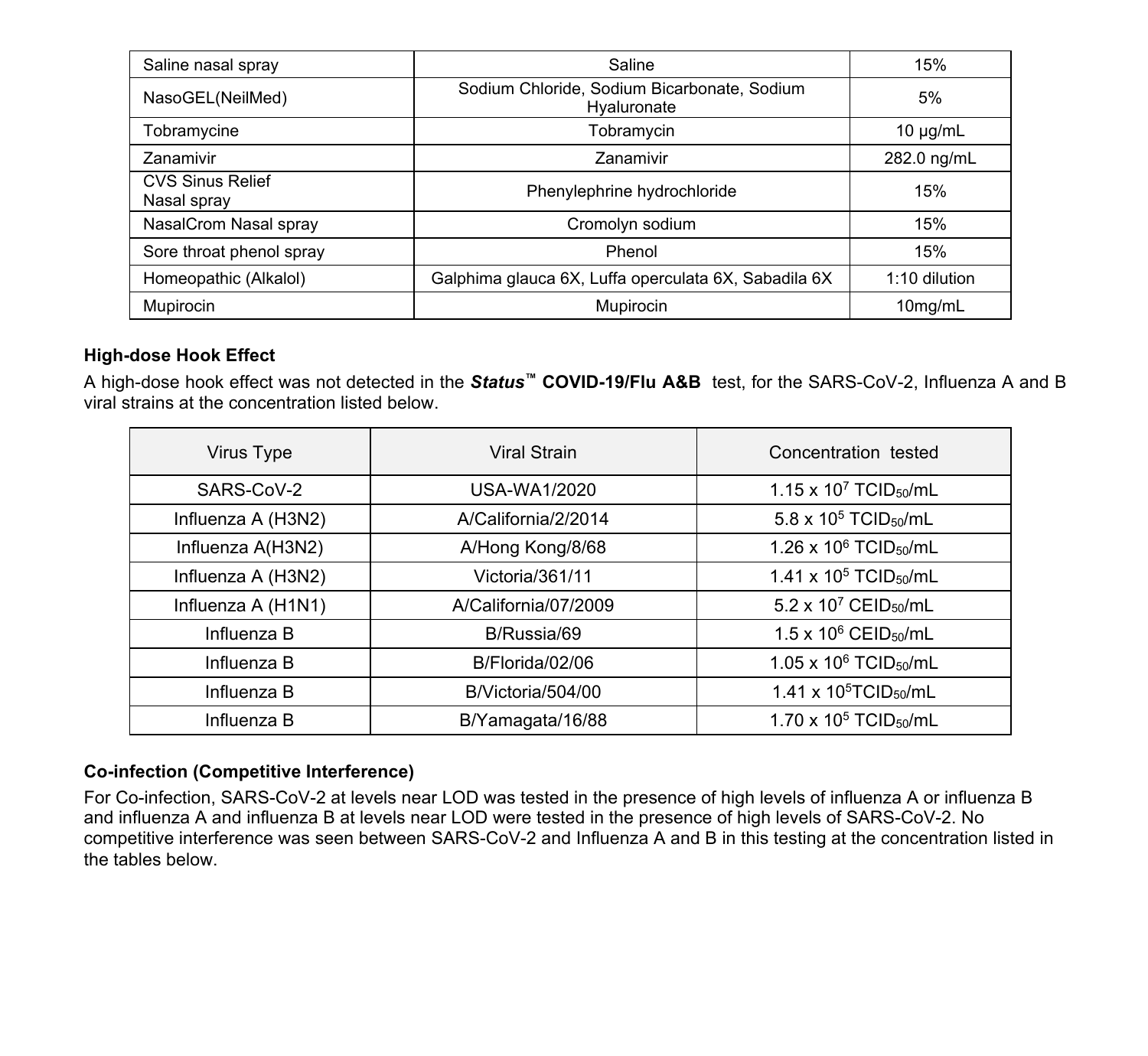Co-infection: SARS-CoV-2 vs. Influenza A

| Competitive virus    | Concentration          | Competitive target virus | Concentration          | <b>Competitive Target</b><br>percent Positivity |
|----------------------|------------------------|--------------------------|------------------------|-------------------------------------------------|
| Influenza A (H3N2)   | 1.0 x 10 <sup>5</sup>  | SARS-CoV-2               | $4.0 \times 10^{3}$    | 100%                                            |
| A/California/2/2014  | TCID <sub>50</sub> /mL | USA-WA1/2020             | TCID <sub>50</sub> /mL |                                                 |
| Influenza A A/Hong   | $1.0 \times 10^{5}$    | SARS-CoV-2               | $4.0 \times 10^{3}$    | 100%                                            |
| Kong/8/68(H3N2)      | TCID <sub>50</sub> /mL | USA-WA1/2020             | TCID <sub>50</sub> /mL |                                                 |
| Influenza A (H3N2)   | $1.0 \times 10^{5}$    | SARS-CoV-2               | $4.0 \times 10^{3}$    | 100%                                            |
| Victoria/361/11      | TCID <sub>50</sub> /mL | USA-WA1/2020             | TCID <sub>50</sub> /mL |                                                 |
| Influenza A (H1N1)   | $1.0 \times 10^{6}$    | SARS-CoV-2               | $4.0 \times 10^{3}$    | 100%                                            |
| A/California/07/2009 | CEID <sub>50</sub> /mL | USA-WA1/2020             | TCID <sub>50</sub> /mL |                                                 |
| SARS-CoV-2           | 1.0 x 10 <sup>5</sup>  | Influenza A (H3N2)       | 6.5 x $10^{1}$         | 100%                                            |
| USA-WA1/2020         | TCID <sub>50</sub> /mL | Victoria/361/11          | TCID <sub>50</sub> /mL |                                                 |
| SARS-CoV-2           | 1.0 x 10 <sup>5</sup>  | Influenza A (H1N1)       | $3.0 \times 10^{5}$    | 100%                                            |
| USA-WA1/2020         | TCID <sub>50</sub> /mL | A/California/07/2009     | CEID <sub>50</sub> /mL |                                                 |

## Co-infection: SARS-CoV-2 vs. Influenza B

| Competitive virus | Concentration          | Competitive target virus | Concentration          | <b>Competitive Target</b><br>percent Positivity |
|-------------------|------------------------|--------------------------|------------------------|-------------------------------------------------|
| Influenza B       | $1.0 \times 10^{5}$    | SARS-CoV-2 USA-          | $4.0 \times 10^{3}$    | 100%                                            |
| B/Russia/69       | CEID <sub>50</sub> /mL | WA1/2020                 | TCID <sub>50</sub> /mL |                                                 |
| Influenza B       | $1.0 \times 10^{5}$    | SARS-CoV-2 USA-          | $4.0 \times 10^{3}$    | 100%                                            |
| B/Florida/02/06   | TCID <sub>50</sub> /mL | WA1/2020                 | TCID <sub>50</sub> /mL |                                                 |
| Influenza B       | $1.0 \times 10^{5}$    | SARS-CoV-2 USA-          | $4.0 \times 10^{3}$    | 100%                                            |
| Victoria/504/00   | TCID <sub>50</sub> /mL | WA1/2020                 | TCID <sub>50</sub> /mL |                                                 |
| Influenza B       | $1.0 \times 10^{5}$    | SARS-CoV-2 USA-          | $4.0 \times 10^{3}$    | 100%                                            |
| Yamagata/16/88    | TCID <sub>50</sub> /mL | WA1/2020                 | TCID <sub>50</sub> /mL |                                                 |
| SARS-CoV-2        | $1.0 \times 10^{5}$    | Influenza B              | $8.0 \times 10^{2}$    | 100%                                            |
| USA-WA1/2020      | TCID <sub>50</sub> /mL | Victoria/504/00          | TCID <sub>50</sub> /mL |                                                 |
| SARS-CoV-2        | $1.0 \times 10^{5}$    | Influenza B              | $4.0 \times 10^{2}$    | 100%                                            |
| USA-WA1/2020      | TCID <sub>50</sub> /mL | Yamagata/16/88           | TCID <sub>50</sub> /mL |                                                 |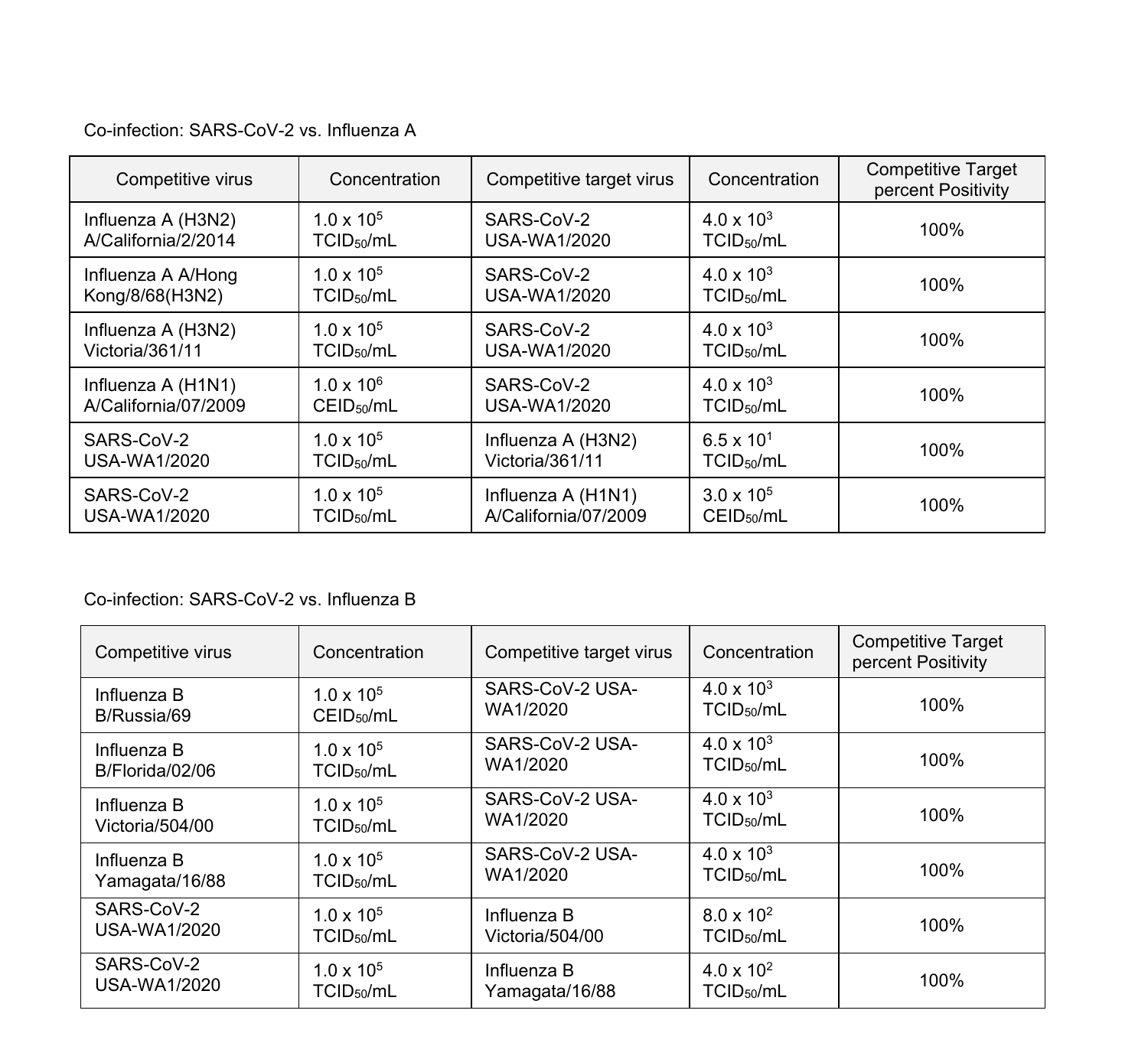## **Assistance**

If you have any questions regarding the use of this product, please contact LifeSign's Technical Support via email: technical@lifesignmed.com, or via phone at 800-526-2125 or 732-246-3366)

# **References**

- 1. Shaw MW, Arden NH and Massab HF. New aspects of influenza viruses. Clin. Microbiol. Rev. 5: 74-92 (1992)
- 2. WHO recommendations on the use of rapid testing for influenzadiagnosis, July 2005.
- 3. Design Considerations forPivotal Clinical Investigations for Medical Devices: Guidance for Industry, Clinical Investigators, Institutional Review Boards and Food and Drug Administration Staff, November 7, 2013 (Page 45)



# **Symbols**

detection of SARS-CoV-2, influenza type A and type B antigens directly from nasal specimens